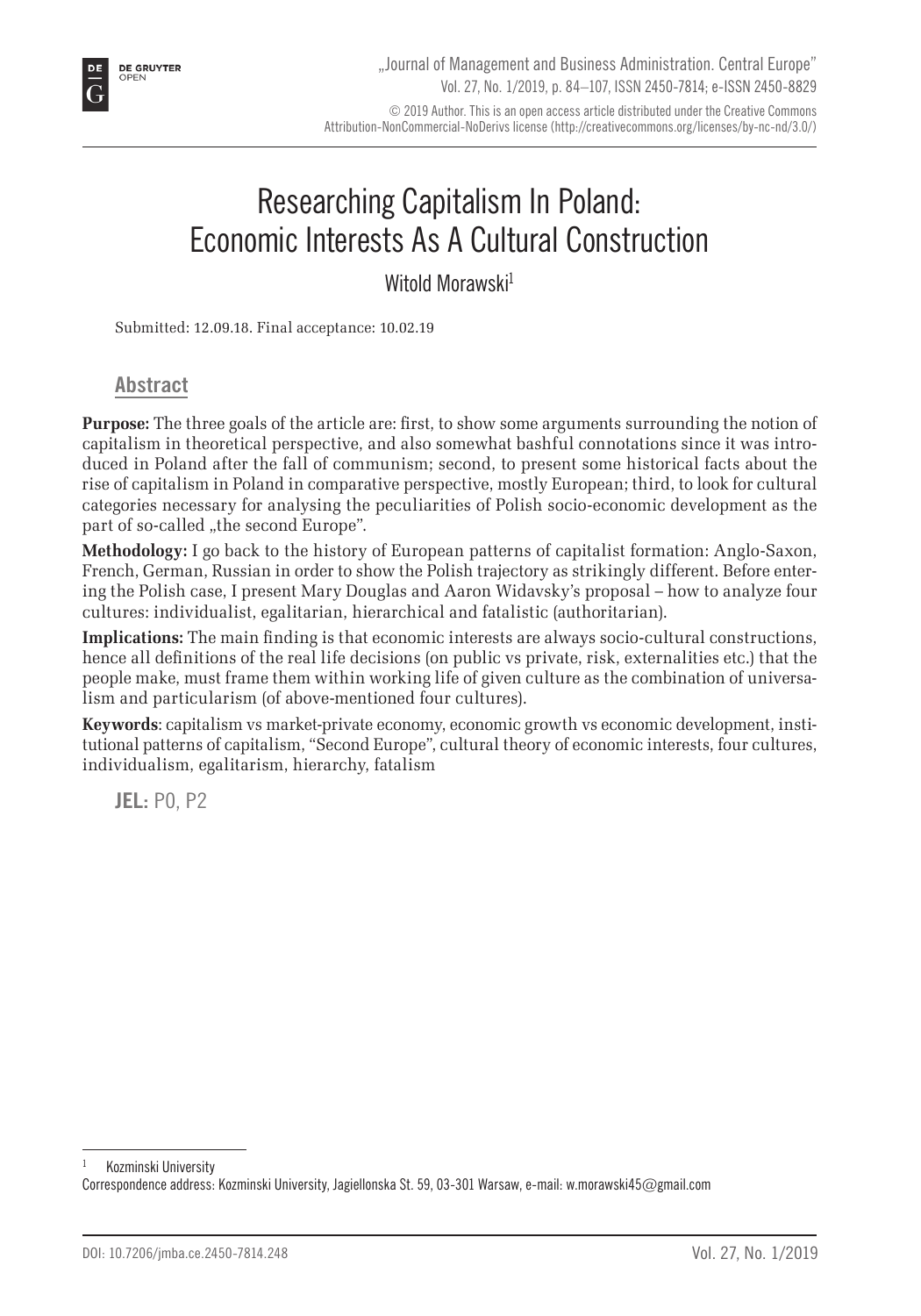# **Goals**

When writing this article, I set myself three goals. First of all, I wished to explore the very notion of capitalism present in the public discourse in Poland since 1989. Poles are somewhat bashful about using this term because of its unfortunate connotations: it was first associated with the shocks of neoliberal transformation, and later, since 2015, with efforts made to repair the damage caused by it. My second aim was to retrace the institutional development of capitalism in other countries, to compare and explain the causes of Poland's economic backwardness and point to some external factors that have contributed to relegating our economy to the semi-periphery.

Thirdly, I intended to look for cultural categories necessary for analysing the peculiarities of our development, given that theories of economic growth or economic and social development may prove inadequate for the task. After all, they have been developed in the West and, as a consequence, often fail us in the analysis of the so-called 'second Europe' of which Poland is an important part. Hence, I wish to prove that a thorough analysis of the relationship between economy and politics compels us to recognize the importance of socio-cultural factors. It seems particularly important in the case of Poland where, since 1956 these factors have been the main trigger of changes in all spheres of life. In 1989, at the moment of the geopolitical implosion of communism, they shaped the country's systemic transformation. All economic decisions are social constructs. Polish society, like any other, is culturally divided and its members represent different ways of life. I use the typology developed by the English anthropologist Mary Douglas and by the American political scientist Aaron Wildavsky in order to analyse the functioning of the following four cultures: hierarchy (or hierarchical collectivism), egalitarianism (equality of living conditions, solidarity), individualism (equality of opportunities) and fatalism (authoritarianism, apathy). Although cultures divide people, there is ample evidence that testifies to the possibility of cultural pluralism, or the existence of coalitions of cultures.

# **Capitalism: the first attempt at defining the concept**

Some associate capitalism with exploitation, or at least with unjustified socio-economic inequalities; others, on the contrary, equate it with mechanisms that allow one to accumulate material wealth and give one access to new opportunities. We could also look at this concept in an all-encompassing manner; in this context, let us quote two statements. Meghnad Desai: "Despite the suffix – ism, 'capitalism' refers neither to an ideology nor a movement. It refers, if anything, to a set of economic and legal institu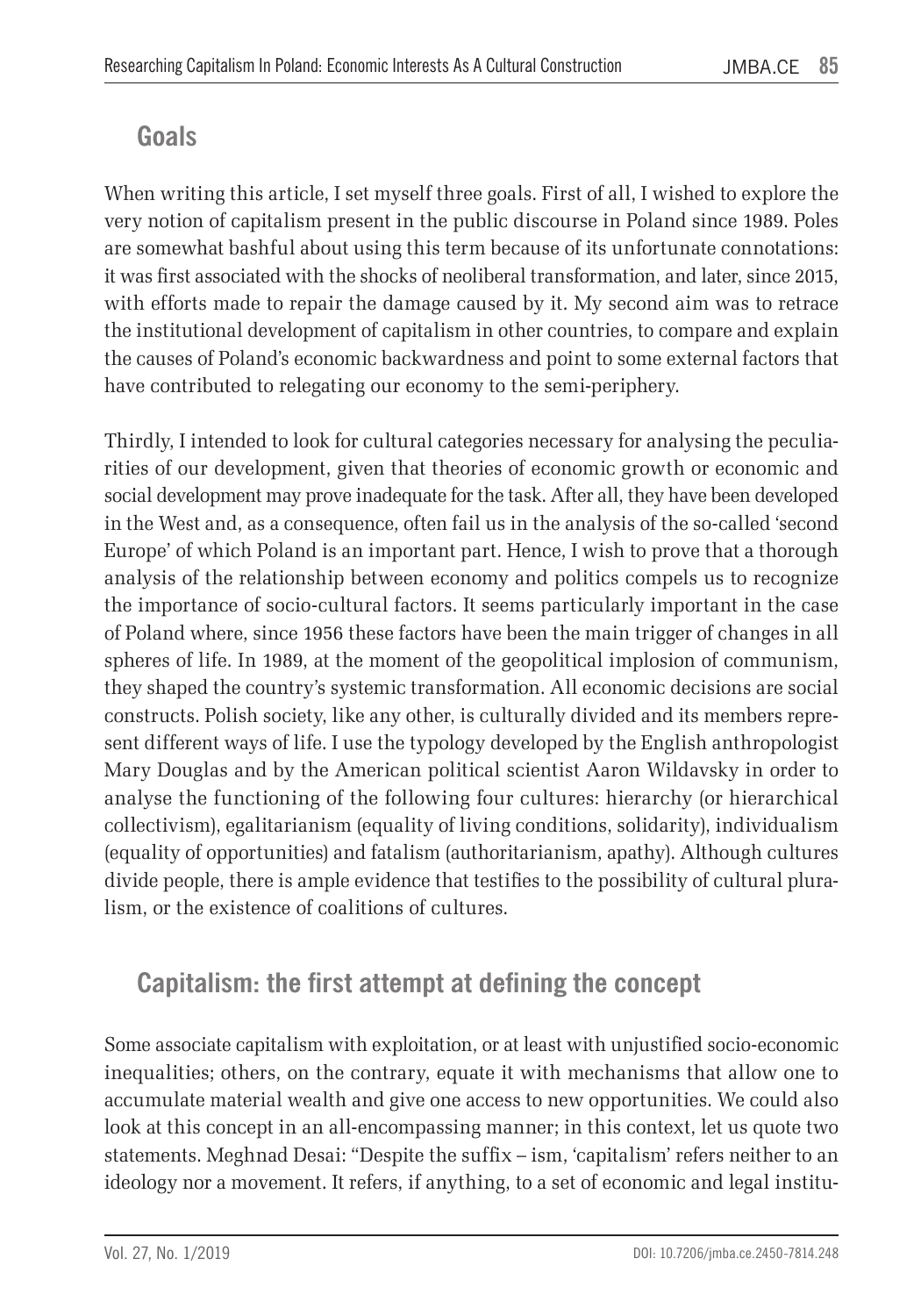tions, that together make the production of things for private profit the normal course of economic organization" (Desai, 2001, p. 108). Fernand Braudel: "In general (and only in general), capitalism is a manner in which the investment game is usually played, normally with limited altruistic motives", while a capitalist is "someone managing or trying to manage the introduction of capital into a continuous production process, which is the fate of all societies" (Braudel, 2013, p. 63).

Needless to say, this approach to capitalism is divisive, hence the appearance of more ecumenical concepts, such as the market-private economy, highly developed economy, the age of modern economic growth. Ultimately, even if we accept the term 'capitalist liberal democracy', it is strongly suggested that the world is rapidly approaching the era of happiness, also known as 'the end of history' (Fukuyama, 2001, p. 201–203). In the end, such naïve proposals are always rejected. This is why many authors and scholars prefer to distinguish between two concepts, i.e. capitalism and market economy, each designating slightly different aspects of the same phenomenon. For the above quoted economic historian Fernand Braudel, market economy is the economy of everyday exchanges involving 'no surprises', in which each party knows 'the rules in advance'; it ought not to be equated with capitalism, which is characterised by a sophisticated exchange among fiercely competitive companies and 'based on monopolies' (Braudel, 2013, p. 141–143). According to this author, the market is a 'hidden benevolent god', or 'Adam's Smith invisible hand' (Braudel, 2013, p. 57), while capitalism comes from above and from outside, only to subjugate us in a vicious manner. It is a system of various asymmetries and related uncertainties, risks and crises. Others have formulated ethically neutral definitions of capitalism: they perceive it as neither moral nor anti-moral, but rather amoral (Comte-Sponville, 2012, p. 135–141).

Poles are aware of social tensions generated by capitalism and, since 1989, have referred to this notion reluctantly and with a certain degree of uneasiness. Some associated it with the so-called shock therapy. This model has been criticized globally since the crisis of 2007–2008, and in Poland since 2015, that is, since the electoral victory of Law and Justice party. Nevertheless, the new rhetoric that emerged after the 2007–2008 crisis cannot keep calling for relinquishing any regional and global interdependencies. This would undermine the economic interests of both old and new actors on the global market. Hence the numerous attempts at redefining the situation. In the global arena, some phenomena seem a constant. In the 19 century, the UK could not prevent the rise of power of Germany, and now the US is powerless in the face of China's growing might and it can no longer disregard the EU or numerous smaller economic and political actors (Kotkin, 2018). Let us emphasize here that the values and interests of society in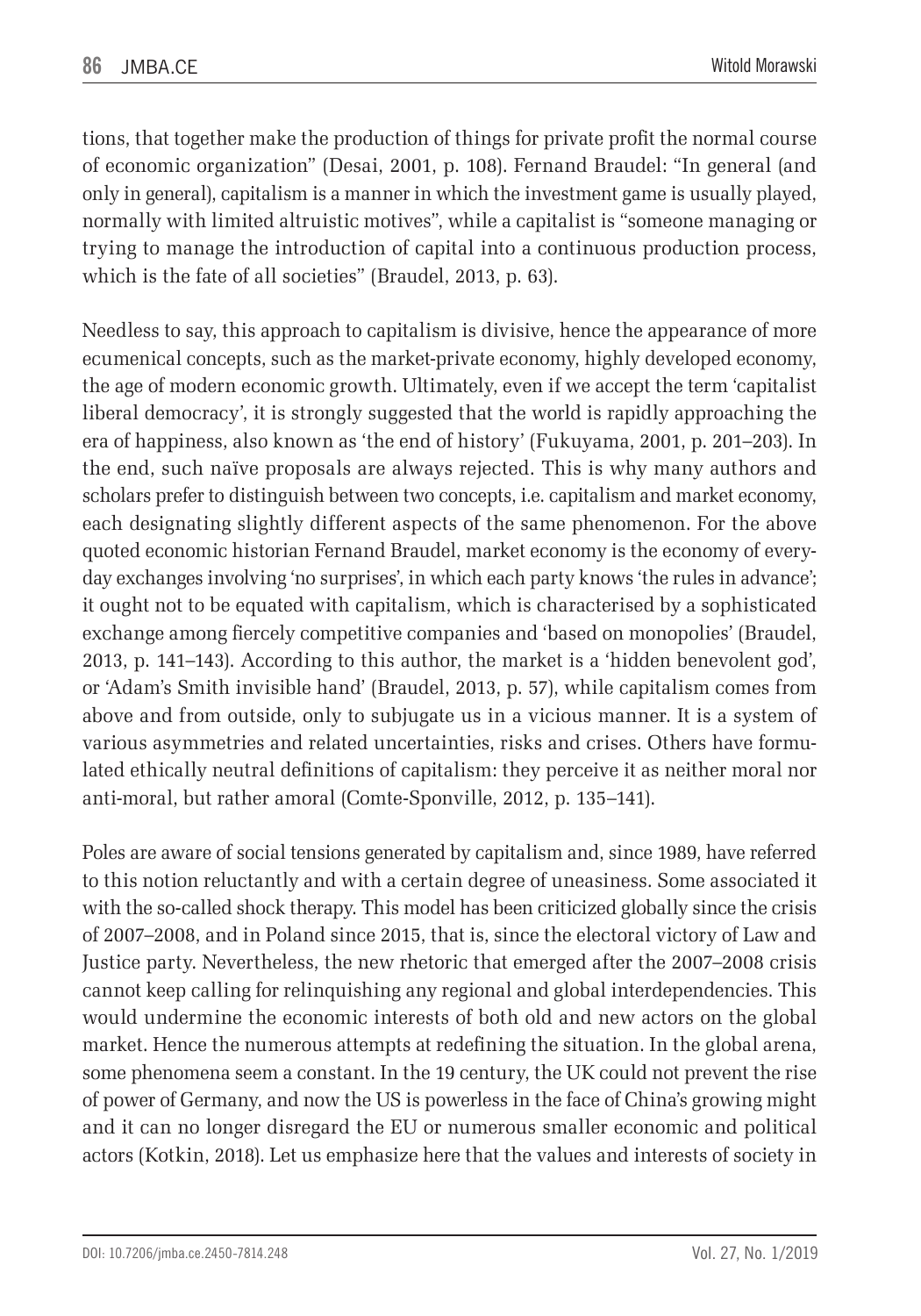Poland and other Eastern European countries have had much better chances of being advanced in circumstances that came into being after the demise of communism.

# **Old hierarchies and capitalists**

Capitalism cannot exist without capitalists. Their number grew at a pace proportional to their social status, as they became recognized within the existing social order and granted a new place within society. This process slowly developed since the  $16<sup>th</sup>$  century, when the so-called merchant capitalism was born. In *The Wealth of Nations*, published in 1776, Adam Smith refers to the concept of a 'merchant republic'. The notion of capitalism itself appears as late as in 1854, used by the English writer William Makepeace Thackeray, the author of *Vanity Fair*. Merchant capitalism developed in the West within old feudal structures, which generally favoured it, although not everywhere, for instance, it was eagerly embraced in England, but not in Spain. In Poland and in the countries of Eastern Europe, these processes were hampered, and therefore unravelled at a much slower pace. Capitalism required the establishment of institutions that would provide certain guarantees to capitalists. Probably already by the end of the  $18<sup>th</sup>$  century, and certainly in the  $19<sup>th</sup>$  century, such institutions operated throughout Western Europe. They are called democracy. Let us note, then, that capitalism is older than democracy. This allows us to venture the following conjecture: capitalism was a prerequisite for democracy, as capitalism was able to 'generate' a sufficient number of democrats able to maintain democracy.

How did capitalism come about? Some consider it the product of the laws or forces of history, regarded as rational or progressive. Such is the position among others of Weber (who emphasize the role of religion in the development of capitalism), and Marx (who insist on socio-material interests as the decisive factor). Others claim the opposite to be true: they see capitalism not as the outcome of general human progress, but rather an incidental consequence of removing barriers that used to hinder the process of accumulating wealth by representatives of new social strata. These barriers were removed slowly and for various reasons. The most important were legal guarantees protecting new types of private property, but they could not be permanent without institutions providing representation and political participation for new social classes, i.e. the parliament, independent judiciary, the division of power, etc.

What were those new social strata? In feudal societies, these were groups situated on the social ladder somewhere between the nobility or aristocracy and the peasantry, i.e. old middle classes: merchants, townspeople, craftsmen, the bourgeoisie. Their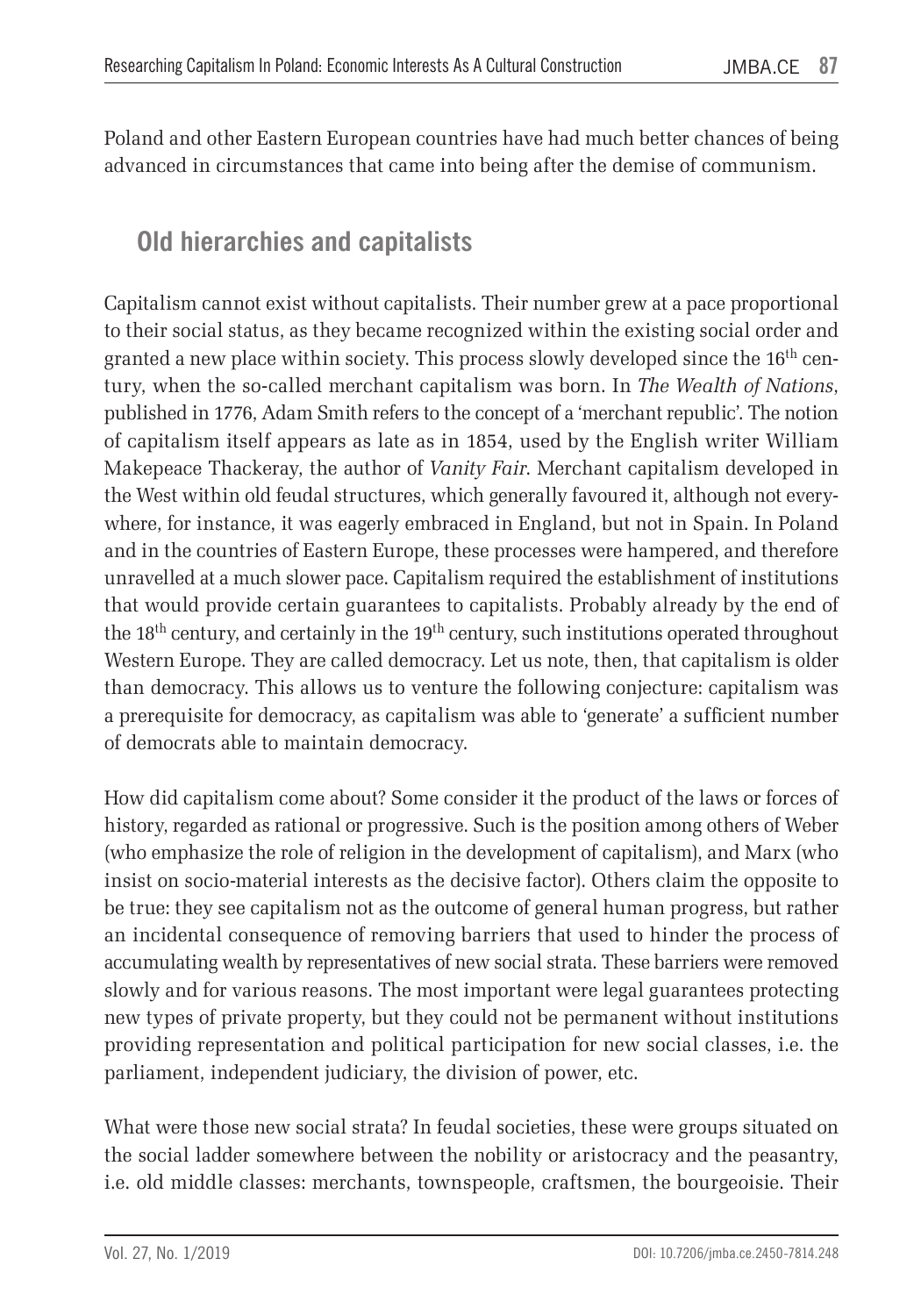history goes back a long way, further back than the history of capitalism, but they had remained absent from the political scene until the  $16<sup>th</sup>$  century. Changes started in the West and unfolded there at a much faster pace than in Eastern Europe. In the West, they were mostly associated with the activity of merchant capitalists, whose undertakings usually involved taking great risks. It is evidenced by trade expeditions organized in the  $17<sup>th</sup>$  century by the English and the Dutch, who sailed as far as South-East Asia to acquire exotic produce and spices. The expeditions of English East India Company and Dutch East India Company (Fulcher, 2015) provide ample evidence of how this system worked. These two were emblematic institutions of merchant capitalism.

The old order was founded on relatively simple principles: there were higher classes, i.e. feudal lords (gentry, aristocracy), contemptuous about working or dealing with money, and low classes – peasantry, usually treated with callousness, even though in a number of European countries peasants were free. Higher classes interacted with middle classes, and eventually even with peasants, in a variety of configurations. The erosion of the old order gathered pace along with the processes of industrialization, in particular since the 1820s, when modern economic growth came into being. New middle classes appeared and industrial capitalists found themselves at the top of the social ladder.

What made new social forces so attractive? In the Antiquity, Aristotle commended the middle stratum of society for its alleged moderation and sense. Such considerations might have been important in certain circumstances, but certainly not sufficient. For instance, in the situation of demographic threat following the great plague (1346–1350), economic stimuli became a way to foster the development of capitalist enclaves (North and Thomas, 1973). Fernand Braudel described these shifts within the hierarchy as follows: "To be or not to be of capitalism depends on its confrontation with different hierarchies. Within each society, several hierarchies exist. They are the stairs that allow one to escape the ground floor populated by the masses, Werner Sombart's *Gruntvolk*. There are religious, political and military hierarchies, as well as various financial hierarchies. Depending on the time and place, these hierarchies may oppose one another, work out compromises or create alliances; sometimes, they slide into chaos" (Braudel, 2013, p. 87). Principles underlying the existing hierarchy were breached in many different ways, most interestingly through the combination of hierarchy and freedom within the rule of law, that is, through gradually extending the freedoms enjoyed by social strata situated below the aristocracy or nobility on the social ladder. In England, Magna Charta Libertatum, adopted in 1215, guaranteed certain rights, or elements of freedom within what is called the rule of law. After the Glorious Revolution (1688), the English Bill of Rights became part of a constitutional solution (Sandoz, 2001, p. 74–75).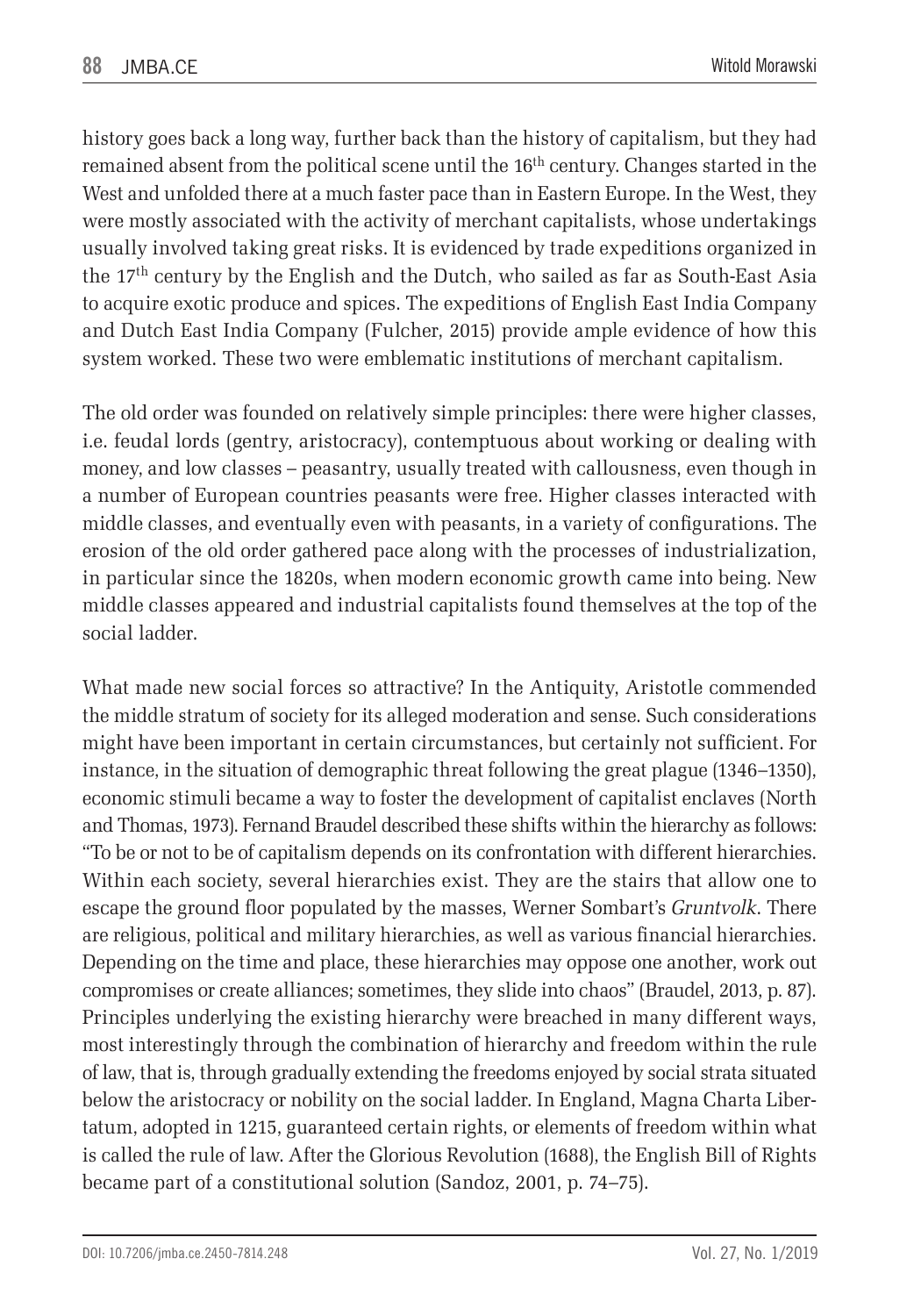Poland's paths towards capitalism were different from those followed in the West, hence the need for a comparative perspective encompassing a greater number of elements that contributed to the shaping of capitalism. Several could be enumerated, but Max Weber argued in favour of the following four reasons or preconditions of capitalism: the bureaucratic state, civil rights, predictable law and non-dualistic economic ethics, or Protestantism (Collins, 1986, p. 28). Although it would be easy to embrace this theory, it does not seem useful, as Polish capitalism is the product of both general circumstances, that we may label 'universal', and specific factors, typical of Poland alone.

# **Institutional patterns of capitalism**

The first is the Anglo-Saxon pattern, with two closely connected variants: English and American. The American pattern copied many solutions adopted in England. One particular feature of this model was the willingness of the upper classes to confer rights on new social strata, yet only on the condition that the latter would not try to undermine the existing system. Therefore, the hierarchical system could be altered, but never eradicated altogether.

Unlike the majority of European countries, where feudalism was a system of decentralized power, England had centralized feudalism (North, 1997, p. 86–108). It made monetizing social relations possible and favoured, for instance, the development of market farming. An important feature of this model is the important role of the state as a result of the emergence of predictable rule of law: it was the case of England, but not of Spain (North, 1997, p. 86–108). In this model, the role of the state was not as great as in the countries that stepped onto the capitalist path later. This model, sometimes referred to today as classical, developed in England much earlier than in other parts of the Europe. The breakthrough moment was the Glorious Revolution of 1668–1669, as a result of which absolute monarchy morphed into constitutional monarchy following an agreement between the king, the parliament and merchants. Its major outcome was the institutional protection of property rights, considered the first condition of individual freedoms.

In accordance with the 'dependence path' paradigm, this pattern was developed, albeit in a modified version, by the United States (North, 1997). Although slavery was not abolished until the second half of the 19<sup>th</sup> century, an essentially democratic state was put in place from the very start, that is, after the United States gained independence. In both models, 'the new', later referred to as liberalism, coexisted rather coherently with 'the old', conservative; they seemed to complement each other. This path can be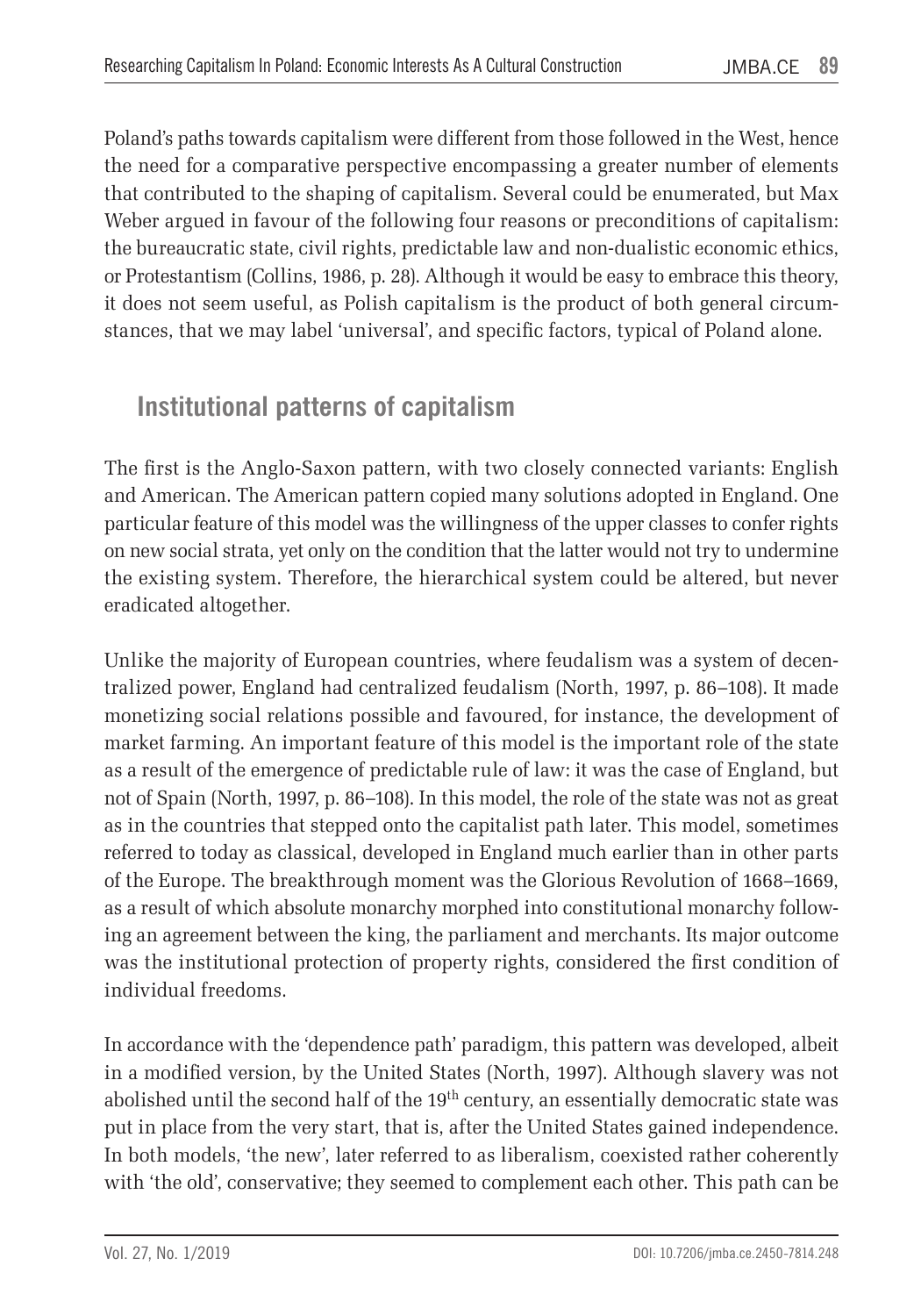described as conservative-liberal, even though in the  $19<sup>th</sup>$  and  $20<sup>th</sup>$  centuries, the two countries came to represent liberalism in its imperial and hegemonic form.

Things did not have to take this turn everywhere in the West, as evidenced by France, the second pattern, where capitalism developed on foundations laid by the Revolution. By the end of the 18th century, the bourgeoisie came into a bitter conflict with the old regime of absolute monarchy. According to aristocrat Alexis de Tocqueville, it was futile, as the bourgeoisie had managed to strengthen their position already before the revolution. He argues: "In 1789 the French made the greatest effort ever undertaken by any people to cut their fate, so to speak, in two, and to put an abyss between what they had been and what they wished to become. [...] they unconsciously retained most of the sentiments, habits, and ideas which the old regime had taught them, and by whose aid they achieved the Revolution; and that, without intending it, they used its ruins as materials for the construction of their new society" (Tocqueville, 1970, p. 35). We ought to bear these comments in mind and reflect on them in the Polish context since 1989, where sustained efforts were mada to eradicate the so-called *homo sovieticus* mentality, as undesired 'relics of the past'. Yet, elements of the 'old' form part of any 'new' social fabric. Social change can be likened to repairing a ship in the middle of the ocean, with no access to docks: one has no choice but to rely on the available resources. These fetters of the past can and should be removed, but only prudently, provided of course that the debaters can rise to the challenge. Humans tend to get carried away and become engulfed in a revolution or an ideology, even if the zero option is always a utopian pursuit (Offe, 1996, p. 3–57). Ample and tragic evidence has been offered by the French and the Russian revolutions, both in stark opposition to the evolutionary path developed by England and the United States.

The third is the German pattern, that is, the pattern of delayed (in relation to Great Britain) construction of capitalism. It is referred to as the 'Prussian path'. In Germany, capitalism was developed by the Junkers (i.e. noblemen) and the bourgeoisie, with a strong involvement of the state, much greater than observed in England or in the US. The state headed by the conservative Chancellor Bismarck was all-encompassing and multidimensional to such an extent that it began to lay the foundations for what we would analogize today with the welfare state. On the one hand, Bismarck wanted to bridge new social divisions created by capitalism, which were denounced by the rapidly developing radical social democratic movement; on the other hand, his intention was to integrate masses of people streaming into cities under one national ideology, a bid that he eventually failed in, as Hannah Arendt repeatedly pointed out in her writings (Arendt, 1993).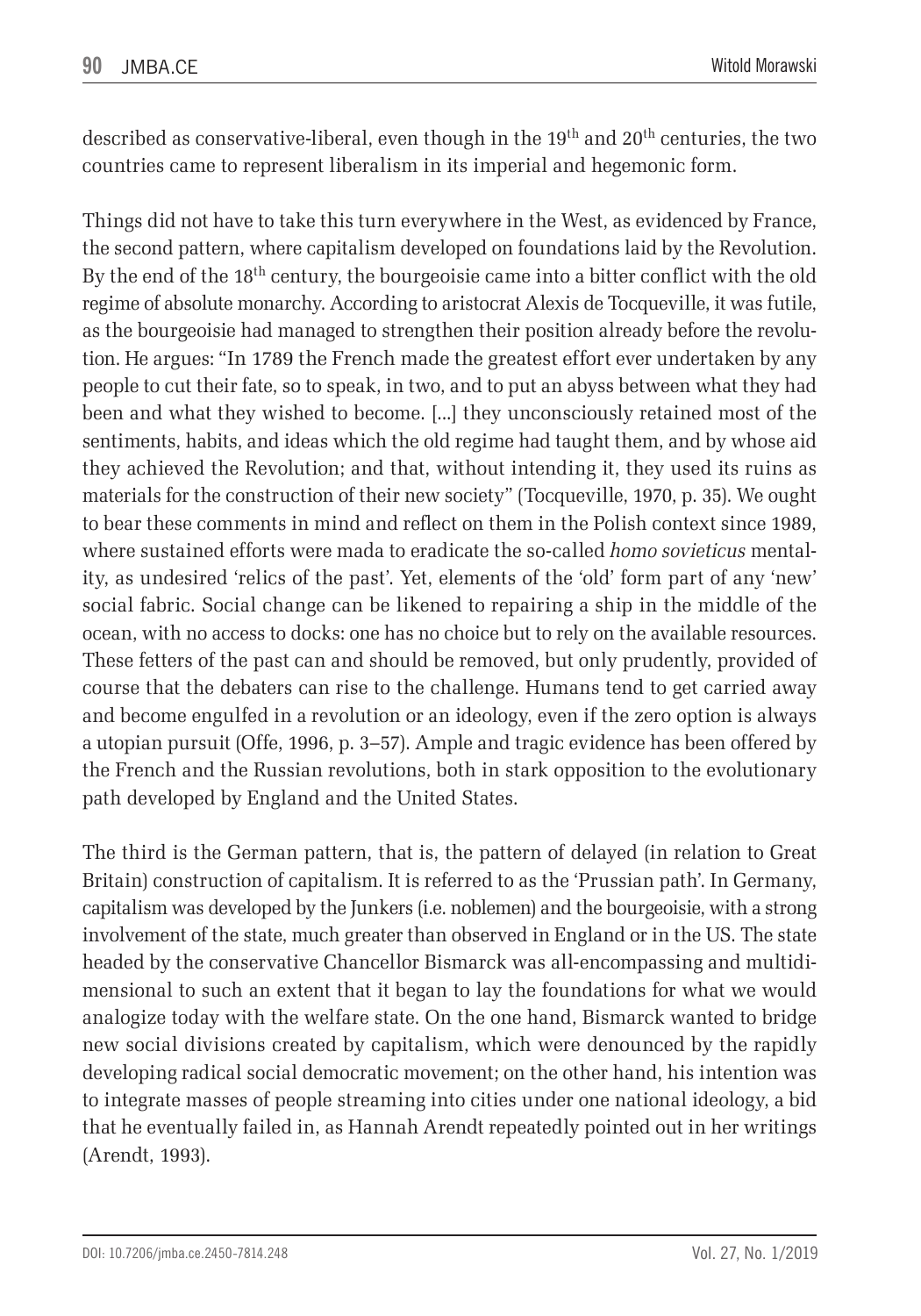The fourth pattern developed in Russia, which joined the capitalist race much later. Let us note that the French Revolution broke out 100 years after the English Glorious Revolution, and in Germany changes started a century after the events in France. 100 years later, Russia was still not ready for capitalism. It was not until the disasters created by World War I that revolution took place and the former upper classes were stripped of the power they had always exerted. These events are commonly referred to a revolution despite numerous characteristics of a coup d'état organized by the party as an organizational weapon (Selznick, 1960). The Bolshevik Party took on the task of industrialization and modernization of the country; processes were carried out ruthlessly, with methods of highly centralized planned economy and the system of power called the left-wing totalitarianism. The task may have been fulfilled, but at a cost so great that 74 years later, the system imploded and lost its battle with Western capitalism. Consequently, after 1991, former party and state officials took it upon themselves to resume the task of building capitalism. Leaders of the Russian post-communist transformation, Yeltsin and Putin, epitomize this process.

In the context of Russia, it seems pertinent to recall the approach of the old upper class in Japan, whose members brought themselves to support the Meiji revolution in the second half of the  $19<sup>th</sup>$  century, i.e. at the time of economic and social changes in Germany.

# **A few peculiarities of the Polish economic history**

Poland's path towards capitalism has been atypical and, like any path, also had its twists and turns. Not only economic history scholars, but also representatives of several other disciplines have striven to track down the roots of these peculiarities. Several striking and distinctive features of Polish capitalism have been explored in literature.

1. Deep socio-economic divisions rooted in feudalism hampered and significantly delayed the advent of capitalism in Poland. Unlike in Western European countries, in Poland feudalism managed to hold up the emergence of capitalist or monetary economy for several centuries. This was primarily due to the gradual strengthening of the manorial system over centuries: not only was serfdom not abolished and peasants remained dependent on their lord, but it was reinforced – unlike in Western Europe, where around the same time, serfdom was nearly completely eradicated. Until the 19th century, it served the interests of the nobility who would gradually increase the number of days of unpaid forced labour that peasants were obliged to perform for their lord.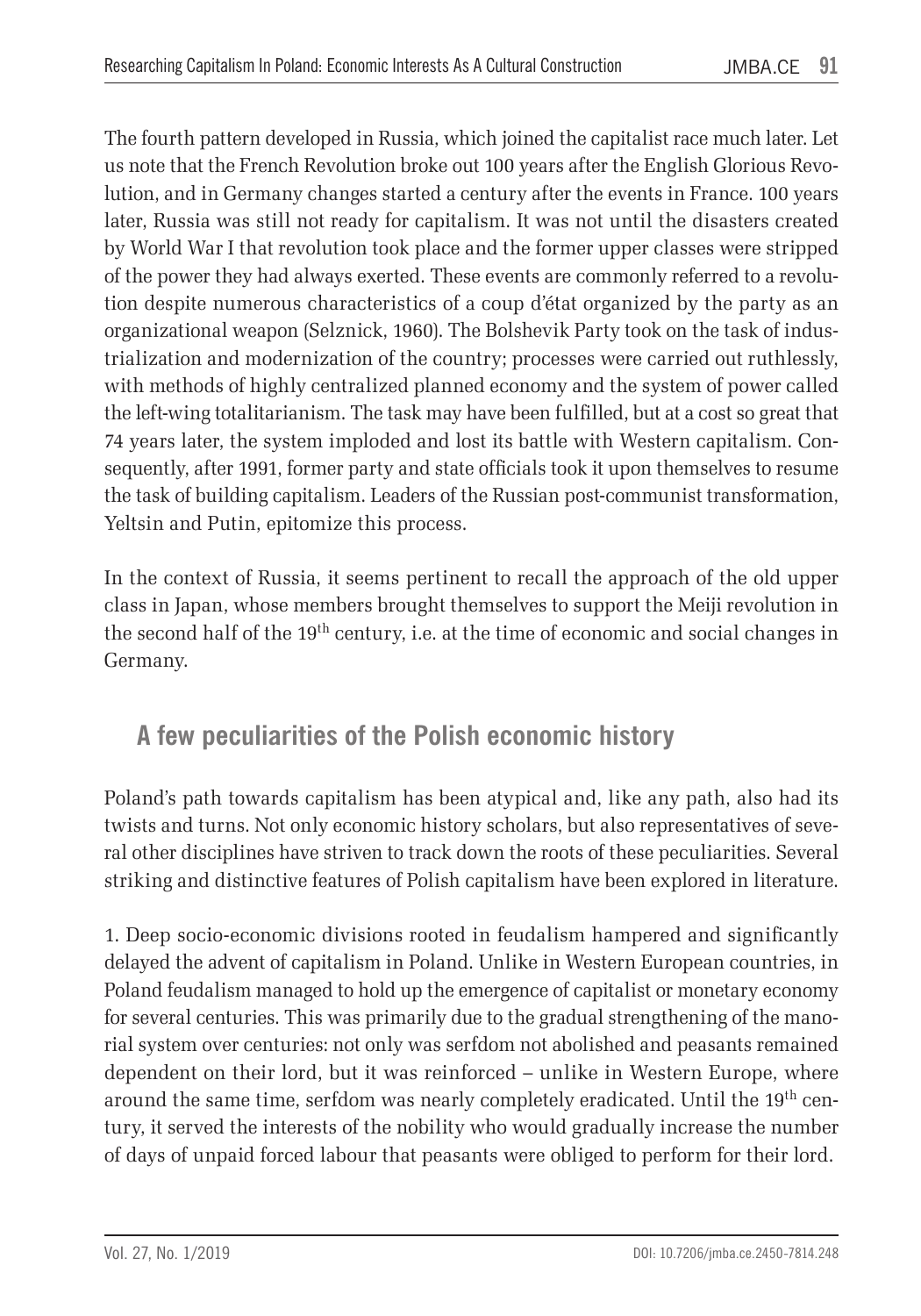This phenomenon was typical not only of Poland: "The periphery of Central Europe, up to Poland and beyond, is the zone of the new serfdom: peasants' subjugation, which had gradually disappeared in the West, was restored in the  $16<sup>th</sup>$  century" (Braudel, 2013, p. 119). In world literature, accounts of peasant serfdom in Poland abound. Daron Acemoglu and James A. Robinson wrote: "As Western demand expanded, Eastern landlords ratcheted up their control over the labour force to expand their supply. It was to be called the Second Serfdom, distinct and more intense than its original form of the early Middle Ages. Lords increased the taxes they levied on their tenants' own plots and took half of the gross output. In Korczyn, Poland, all work for the lord in 1533 was paid. But by 1600 nearly half was unpaid forced labour" (Acemoglu and Robinson, 2012, p. 100). Peasants did not get the chance of having their civil rights recognized. Similarly, the bourgeoisie was refused access to the open market: for instance, in Gdansk, instead of supporting Polish merchants, authorities commissioned Dutch companies to trade in Polish grain (and other products). Also the establishment of an institution in charge of resolving conflicts between the nobility and the peasantry or townspeople was no more than a forlorn hope (such institutions operated in the West). Only the state could have done anything in the matter, but there was no effective state. One of the reasons of this weakness was the fact that Poland had never been an absolute monarchy. The gentry developed an agrarian empire and focused solely on their own interests. It would be no exaggeration to describe the system as a bio-political grain republic built by nobles (Sowa, 2011, p. 109–205).

Polish noblemen eagerly resorted to the rhetoric of republicanism, although – starting in the (otherwise prosperous)  $16<sup>th</sup>$  century – they gradually moved away from the practice of republicanism (Wyczański, 1999). Given the great demand for Polish cereals and agricultural products in the West, the gentry encountered no obstacles in safeguarding their interests. They owed their privileged position, however, mostly to specific institutional arrangements. Since the death of the last king from the Jagiellonian dynasty, there was no continuity of strong royal power that could restrain the nobility in its selfish drive towards ever greater wealth and power. The system of free elections was a manifestation of democracy among the noble, yet practiced at the expense of the state as a whole. Such are the origins of Poland's weak republican gene. The state became and remains an orphan until today.

2. From its very beginnings, capitalism was a system, that we would classify today, quite incorrectly, as global. It was a sort of world-system, but globalization was then in its embryonic stages of development. Nevertheless, since the end of the 15<sup>th</sup> century, the West begun its endeavours to secure for itself an increasingly dominant position in the world, which eventually led the dependence of local economic development – and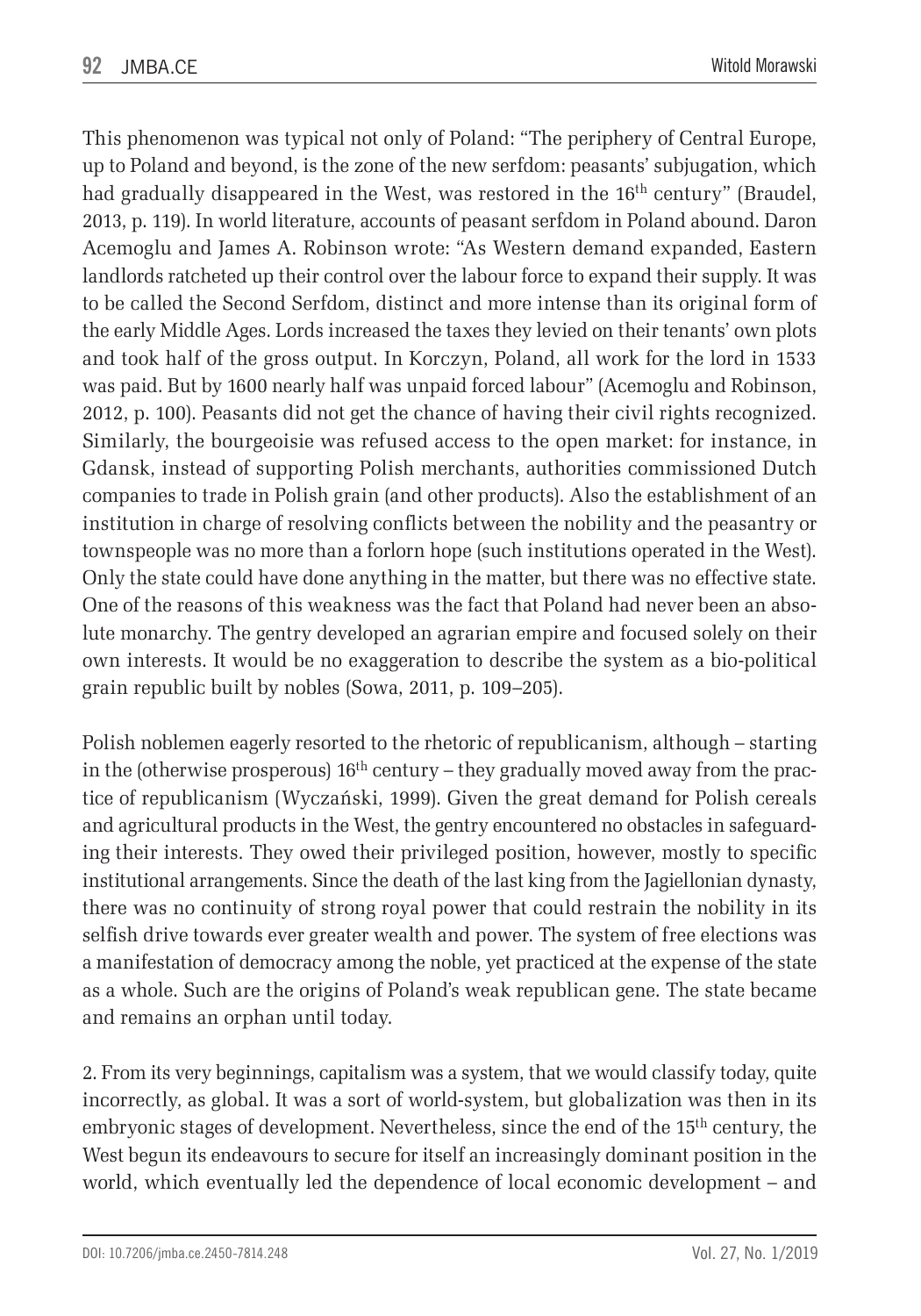local capitalisms – on the external system. The influence of the external world on Poland's situation has been broadly debated, both in quite radical terms (e.g. by Marxists) and with more reserve. What all of these analyses have in common is the portrayal of capitalism as a system in which individuals higher up the social and economic ladder impose whatever they see fit on those beneath them. Again, let us quote Fernand Braudel: "By the mid-17<sup>th</sup> century, the European economic world is a conglomerate in which a great variety of societies coexist: capitalist, such as Dutch society, those based on serfdom and, at the very end of the scale, societies where slavery has yet to be abolished [...] the outer zones feed those more internal, in particular the centre" (Braudel, 2013, p. 119). When analysing the situation of Poland and its neighbouring countries, post-neo-Marxist Immanuel Wallerstein argues: "The decline of the Polish monarchy in the 16th and 17th centuries is a striking example of this phenomenon. There are two reasons for this. In peripheral countries, the interests of capitalist landowners lie in an opposite direction from those of the local commercial bourgeoisie. Their interests lie in maintaining an open economy to maximize their profit from world-market trade [...] and in the elimination of the commercial bourgeoisie in favour of outside merchants (who pose no political threat)" (Wallerstein, 1974, p. 71–72).

3. By the end of the  $16<sup>th</sup>$  century, external factors had begun to have an impact on Poland's internal situation. Relations between Poland and the West could have been described in innumerable terms: influence, borrowings, fascination, use, osmosis are the most common used in this context. All of them seem to suggest that the Western influence was indirect. We must not disregard Eastern influences, perhaps less evident, but not altogether insignificant, such as Sarmatism, with its Turkish accoutrements and other trappings that Polish nobles valued much higher than Western styles. The concepts presented above are not sufficient for a thorough analysis of Poland's backwardness, in particular since the demise of the First Republic of Poland in 1795. Concepts related to the indirect influence of the outside world need to be replaced with those describing direct forms of impact that appeared at that time, namely the partition of the country, conquest, exploitation, administrative subordination, imposition, appropriation, emigration, captivity, etc. Phenomena to which these concepts relate in the context of capitalism concern mainly backwardness and peripherality (or semi-peripherality), but also certain positive developments in the area of economic development.

As a result of partitions, Polish lands became a field of power games to which society could not always adequately react, despite moments of hope. An example is the establishment of the Duchy of Warsaw by Napoleon Bonaparte, and the subsequent transfer of various ideas and institutions of the French Revolution. Society welcomed Napoleon with high hopes. The Kingdom of Poland – another model for the Polish People's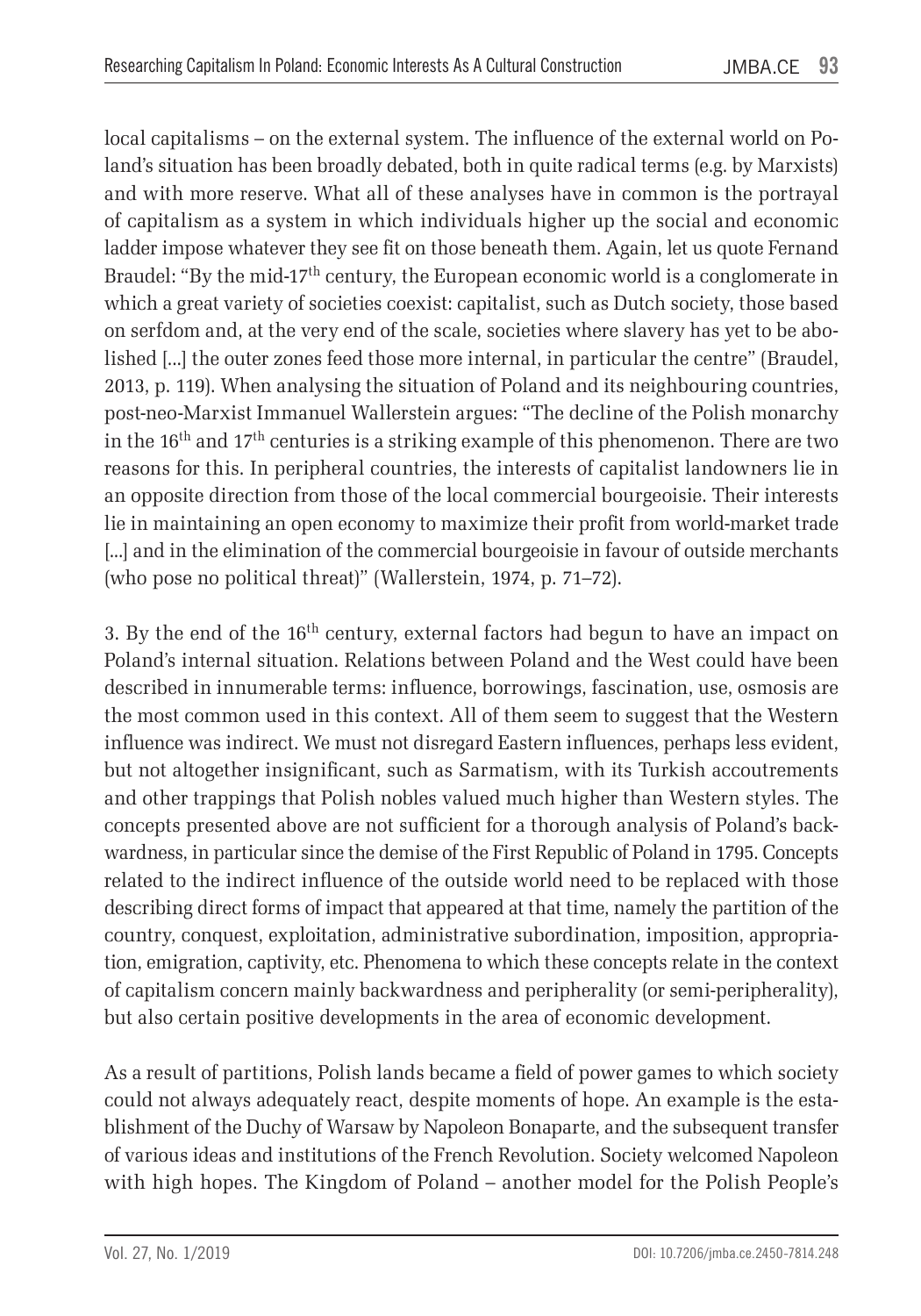Republic – was a period of certain capitalist resurgence. Polish lands under Russian reign were incorporated into provinces that were economically quite developed compared to other regions of the Russian Empire (with the exception of Moscow). In turn, the introduction of certain elements of political autonomy in Galicia by the Austrian authorities is considered a positive development. Before 1918, many Poles were entrusted with high-ranking functions in Vienna, St. Petersburg or Berlin, which was not always condemned and denounced as collaboration with the enemy, and on occasions even held in esteem, as evidenced, *inter alia*, by the case of Józef Piłsudski.

Although the range of factors that contributed to the development of Polish capitalism is broad, the most important was undoubtedly the abolition of the manorial economy. Importantly, we do not owe it to Polish nobility and landowners, but to the country's invaders: Prussia, Russia and Austria. Serfdom was abolished in the Russian partition in 1864, following a decision of the Tsar, whose intention was to divide Poles who were, at that time, in the process of organising the January Uprising. The situation was quite different in Galicia, where peasants gained their freedom as a result of the Galician Slaughter: peasants' revolt against serfdom that spiralled into a massacre of nobles. The situation in the Prussian partition was different still, but the gentry in all parts of Poland were to blame for centuries of negligence and failure to advocate and take steps towards any positive cooperation between nobles and peasants that could lead to the development of market economy.

The two world wars and, later, the communist rule trigger contradictory reactions. First, a great mobilization of the inhabitants of Wielkopolska and Silesia in 1918, followed by the involvement of the majority of Poles during the war of 1920, in which the participation of peasants was greater than ever before. Two impressive integration feats are worth recalling: the first – between 1918 and 1939, when the lands of the three partitions were successfully integrated and a number of important economic developments took place (cf. COP, Grabski, Kwiatkowski); the second – the development of Western Lands after 1945 (incorporated into the Polish territory in exchange for Eastern Borderlands). During the Second World War, the nation was annihilated: six million Polish citizens perished, and 38 percent of national assets were lost forever. The result of the Holocaust was the eradication of an important social strata with a particular potential for building Polish capitalism. The externally imposed (Soviet) model of industrialization, which admittedly helped Poland enter the group of economically developed countries, was implemented at a cost so high that the entire endeavour cannot be seen as a great economic success. Nevertheless, the industrialization was a road to mass advancement of the lower strata of the society, in a way it increased the inclusive dimension of our socio-economic development. The Soviet model proved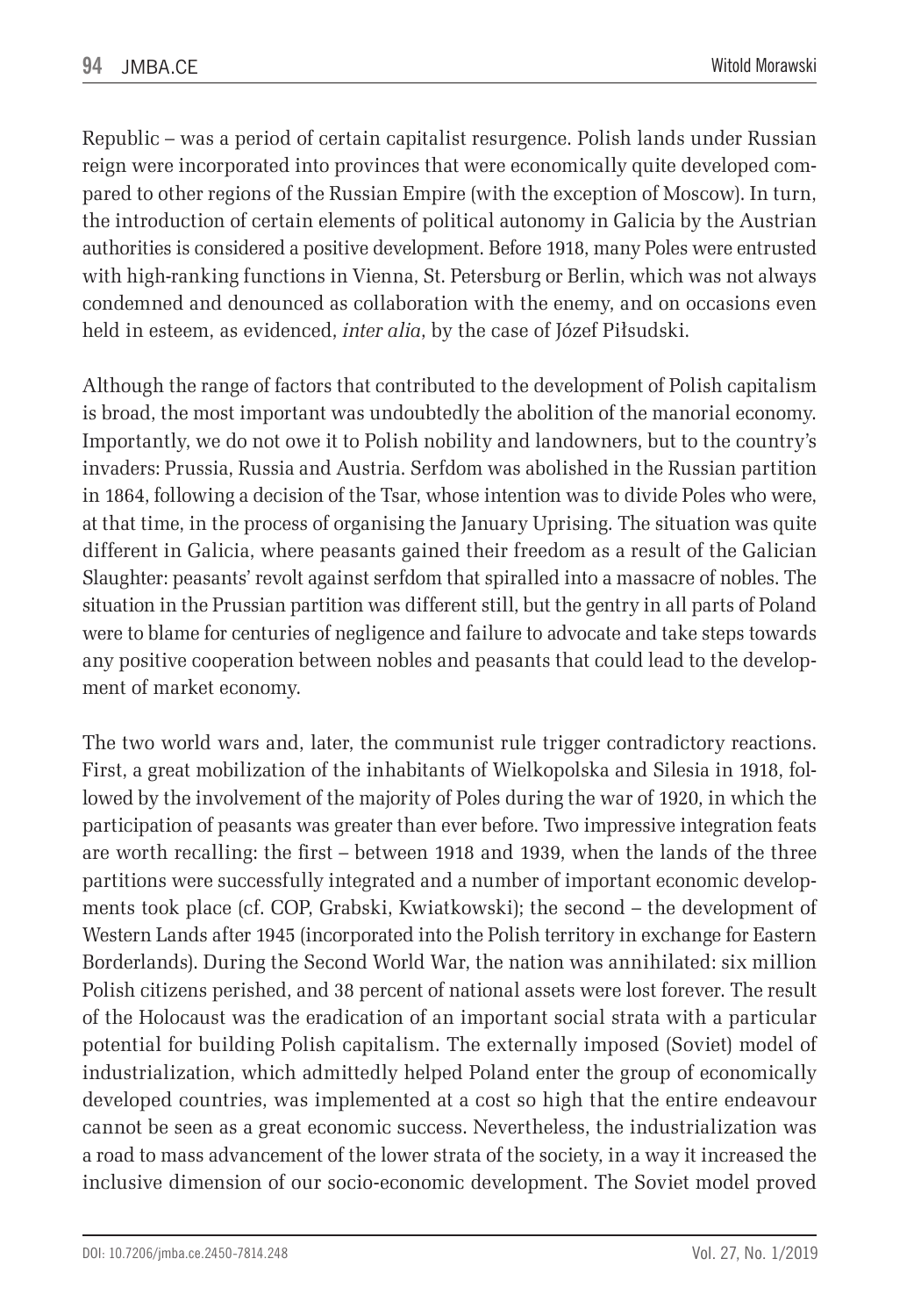economically, however, inefficient and, after 74 years of experiments, it was defeated by capitalism in a geopolitical war between the two rival systems.

The post-communist transformation still awaits a thorough assessment. Could Poland have avoided the shock therapy, modelled on Western solutions? Probably not, although the Scandinavian model could have been taken into account. Nevertheless, the scale of errors committed then was incomparable with the fiasco of the communist rule, especially since the mid70s. In addition, Poland's dependence on the West is 'voluntary' and provides it with numerous opportunities and benefits that come from institutional affiliation with this group.

**"Distance is the soul of beauty" versus "shortening the distance" to the West**

Let us first point out two distinct positions that are perhaps only seemingly extreme. One is lodged within a broader orientation, referred to by Jacek Kochanowicz as 'the challenges of backwardness'. He describes it as follows: "The West [...] has always been a natural reference point for Poland, owing both to geographical proximity and the fact that Poles took from the West cultural and institutional models: Christianity in the early Middle Ages, colonization based on the German law, Italian influences during the Renaissance, French and English influences during the Age of Enlightenment, as well as institutions, technologies and cultural models imported at an unprecedented scale over the past twenty years. It was, therefore, also natural to compare the degree and nature of economic development in Poland with that of Western countries, and to gradually realize what in the  $20<sup>th</sup>$  century was classified as backwardness. [...] From the 18th century to this day, the challenge posed by the distance and, simultaneously, constant comparisons with the West, remain a permanent fixture of the Polish way of thinking" (Kochanowicz, 2010, p. 153–154). What conclusion ought to be drawn? We should shorten the distance between Poland and the West as rapidly as possible, because it has always been our natural habitat.

The second assumption is that Poland belongs to the 'second Europe', because it has certain specific features that must be taken into account. Czesław Miłosz expressed this stance in his Nobel Price speech. He quoted Simone Weil, claiming that "distance is the soul of beauty" and it is not inherently evil. He added: "Yet sometimes keeping distance is nearly impossible. I am *A Child of Europe* [...]. Undoubtedly, there exist two Europes and it happens that we, inhabitants of the second one, were destined to descend into 'the heart of darkness' of the twentieth century [...]. And yet perhaps our most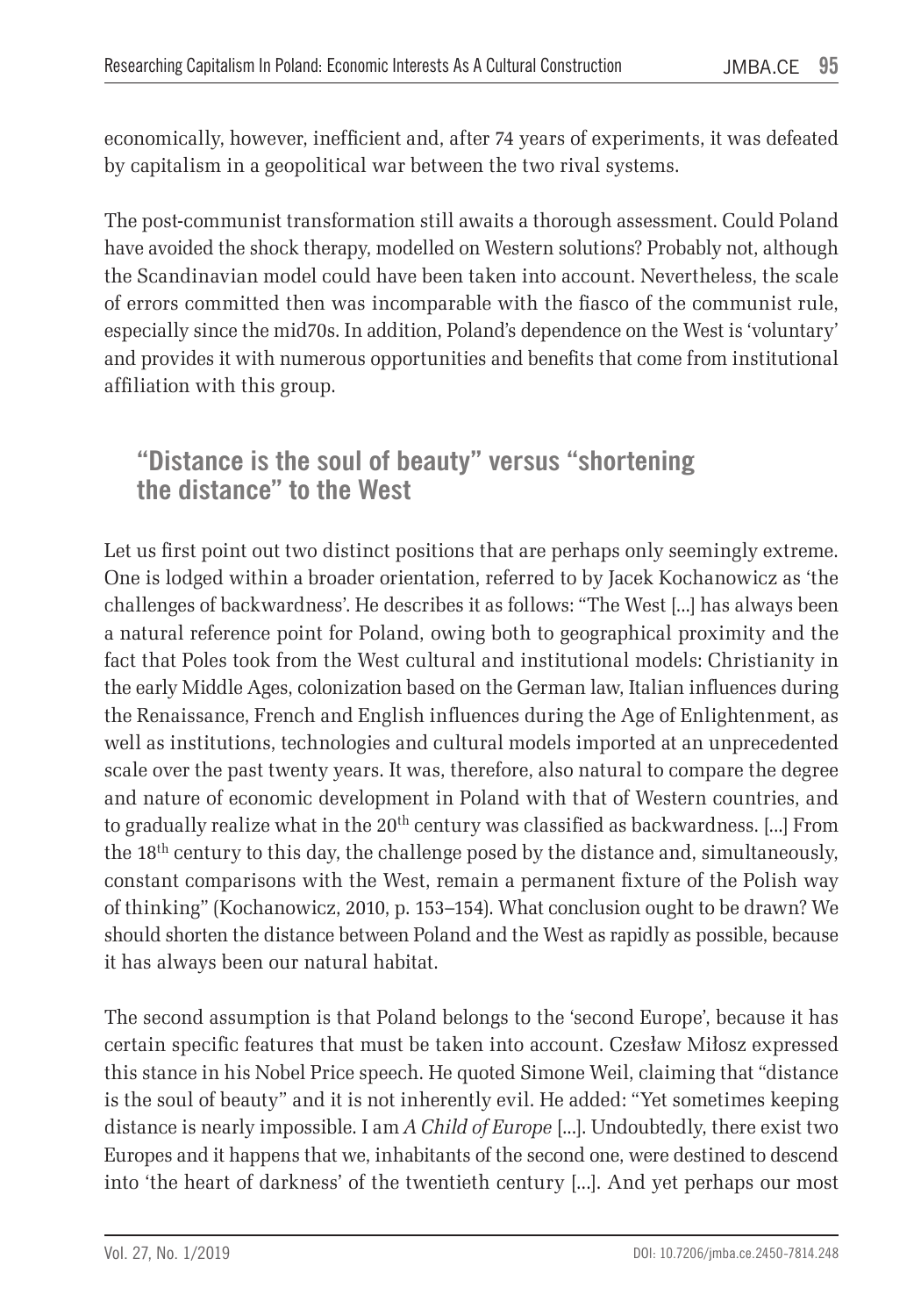precious acquisition is not an understanding of those ideas [science and technology – WM], which we touched in their most tangible shape, but respect and gratitude for certain things which protect people from internal disintegration and from yielding to tyranny [...] sustained by family, religion, neighbourhood, common heritage. In other words, all that disorderly, illogical humanity, so often branded as ridiculous because of its parochial attachments and loyalties. In many countries traditional bonds of *civitas* have been subject to a gradual erosion and their inhabitants become disinherited without realizing it. It is not the same, however, in those areas where suddenly, in a situation of utter peril, a protective, life-giving value of such bonds reveals itself. That is the case of my native land" (Miłosz, 2006, p. 197). In this perspective, identity and, more generally, culture are paramount and determine not only our emotions, but also economic and political interests. Distinctiveness and specificity are emphasized, but without a judgement of value, without statements about inferiority or superiority, or claims that Poland needs to be civilized, because it is the Iroquois of Europe, as the King of Prussia, Frederick II the Great used to say after the first partition. In this perspective, each culture, not only Polish, is unique and original.

What is a broader view? Unless invectives similar to the one presented in the previous paragraph are resorted to, it is characterized by particularism, a natural complement to universalism. We may assume that the world culture, and also the culture of every country, is a mix of particularism and universalism. Miłosz and other writers, whom I shall refer to later on, demand a certain symmetry in the way in which we are perceived. Alas, it is not always the case, and the outlook of the West affects our own perceptions of the past and the future. This, in turn, triggers different strategies adopted at the level of both society and individual citizens. Both perspectives complement one another only in conditions of fairly steady economic development (capitalism), stable liberal democracy and active involvement of civil society. If these conditions are not met, representatives of both orientations are quick to accuse the other party of 'not being a real Pole'. These attitudes also emanate outside and act as a stumbling block to the development of pragmatic relations between Poland and the EU, the West or Germany.

Economists and economic practitioners representing the 'backwardness challenge' perspective have chosen two distinct paths. Some of them identify factors that are most conducive to economic growth: financial resources, human and social capital, investments, technology and science, etc. According to others, focused on economic development, economy is always dependent on global centres of economic domination, and therefore economic change cannot focus on technical and organizational matters, but needs to take into account the political and economic situation in the world/region construed as pyramids of inequality. Jacek Kochanowicz emphasizes that, although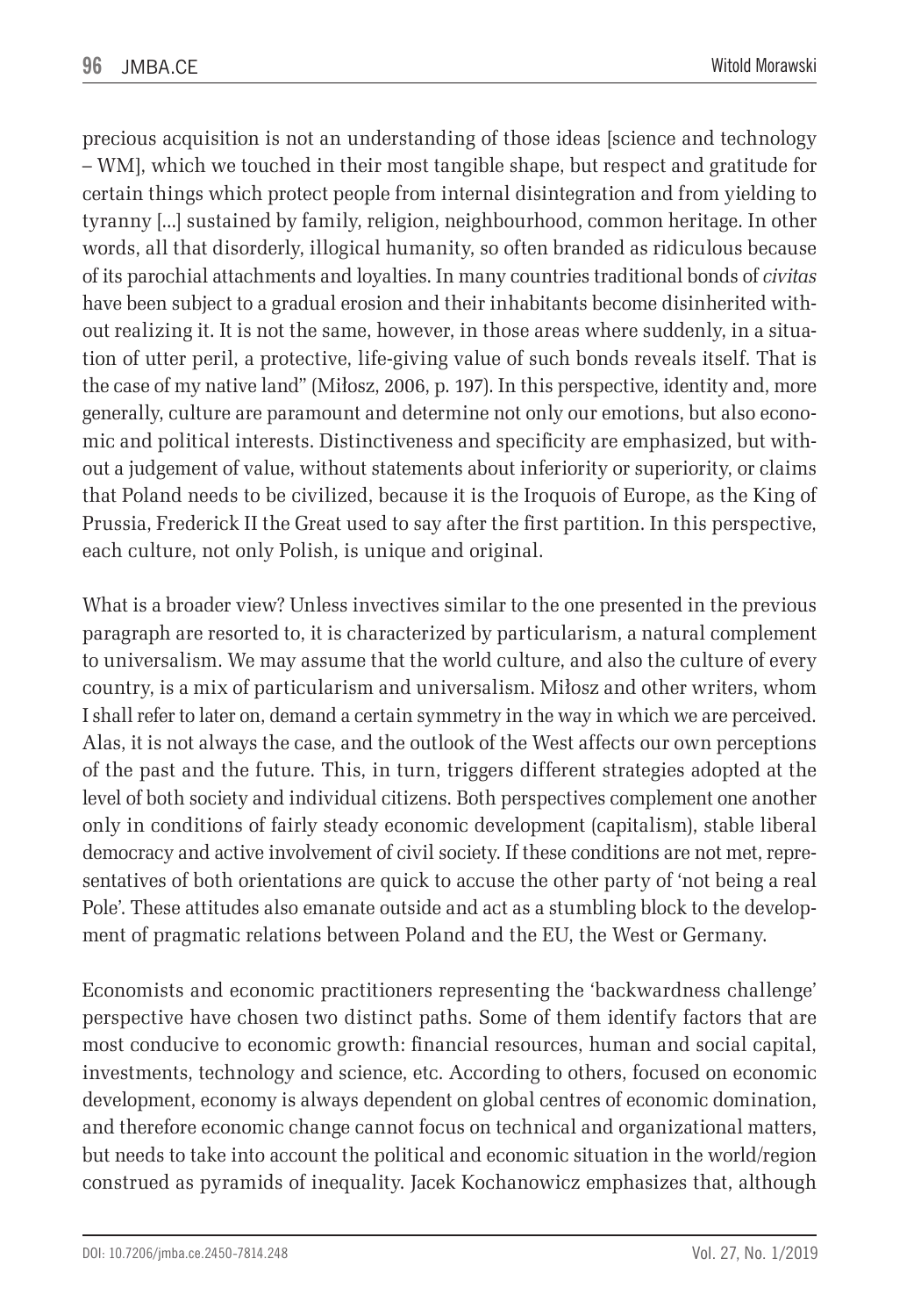growth theories focus on what is measurable, and development theories on qualitative changes, "a specific axiology underlies both of them: a conviction that it is better to have more than to have less, that it is better to be 'developed' than 'backward'. This axiology has its roots in the 18th-century idea of progress [...] (Kochanowicz, 2010, p. 155). Growth-oriented approach prevailed in Poland during the process of post-communist transformation, and it was clearly visible in the neo-liberal version of globalization. Since the economic crisis of 2007/2008, more emphasis has been placed on the country's own interests and political connections of the national state (geopolitics) that favour protectionist practices, as a result of intensified populist discourse. This trend can be observed in many countries, including Poland and the US.

Under the second perspective, reflections about the future are not rooted in any external theory or recommendations of institutionalised centres of economic and political domination (such as the IMF, the WB, the USA, etc.), but are rather the consequence of actual possibilities of society and its economic and social imagination. Practices shaped in the course of the country's history are a resource and a foundation for everyday life in every sphere of social existence. Charles Taylor, a Canadian Catholic philosopher, refers to the concept of the social imaginary, defining it as follows: "By social imaginary I mean something much broader and deeper than the intellectual schemes people may entertain when they think about social reality in a disengaged mode. I am thinking, rather, of the ways people imagine their social existence, how they fit together with others, how things go on between them and their fellows, the expectations that are normally met, and the deeper normative notions and images that underlie these expectations [...]. Social imaginary is that common understanding that makes common practices and a widely shared sense of legitimacy" (Taylor, 2010, p. 37). Taylor's stance contains an element that is close, though not identical to Miłosz's perspective, namely the conviction that specific meanings that people attribute to their actions and people around them are paramount. In the case of Miłosz, who often stressed tragic historical events, Poland is the 'second Europe', or the 'familiar Europe'. He does not seem concerned about the fact that universal Europe cannot see it, or does not recognize it; he perceives it rather as a deficiency of the West, and not as an imperfection of our part of Europe. Miłosz criticised Taylor's stance, claiming that it was utopian and unduly optimistic in its belief in the power of reason that, according to Taylor, can quash ignorance and obscurantism. Hence his reticence towards the 'Enlightened Europe', and in particular to EU projects (Miłosz 2012: 96–97). Paradoxically, this outlook is close to the views held by the supporters of Law and Justice party, of whom Miłosz has never been a favourite.

The matter can be examined from a different universal perspective, that is, the construction of a scientific theory. The West often imposes on the world theories that fail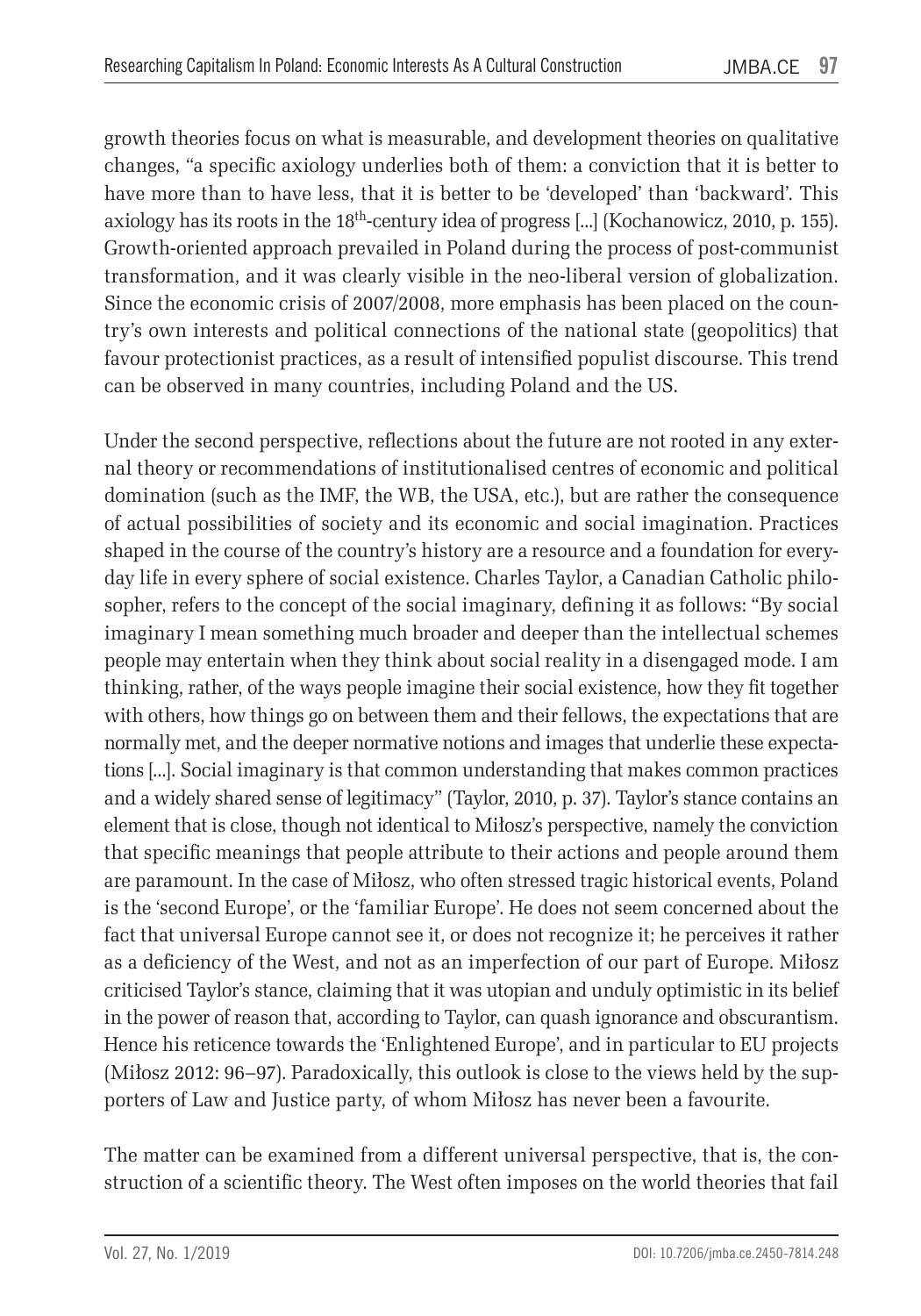to take into account local conditions, which is not a common practice. The following statement of Talcott Parsons echoes perfectly Taylor's or Miłosz's thinking: " Since Kant I think it is fair to say that the overwhelmingly dominant epistemological opinion has been that knowledge could not be interpreted simply as the intrusion into the human mind of "raw" data coming from the external world, on the assumption that the mind was some kind purely passive photographic plate on which information from outside was automatically registered. Knowledge, on the contrary, is the product of the combination of an input of what traditionally has been called "sense data" with cultural components, in Kantian terms, the categories, and certainly requiring the active agency of a knowing personality" (Parsons, 1972, p. 260). Local knowledge and emotions are, therefore, to be applied in highly theoretical matters. For theoretical solutions should take into account local realities, which is in line with Taylor's and Miłosz's argument.

The practical conclusion seems to be the need to repair the damage recently inflicted mainly by neoliberalism, although the matter is much more complex, as it concerns the core of economic thought. 'We' need to be redefined taking into account local cultures. It does not undermine the idea of globalization, understood as the use of global interdependencies founded on the interplay between the processes of universalization and particularization. Neither does it challenge the logic of capitalist profit-seeking, but rather assumes that these pursuits are always embedded in a particular cultural and political reality.

# **Towards a cultural theory of capitalism**

Capitalism is the most commonly defined in categories of economic interests supported by political power. This approach is called political economy. The adjective 'political', however, was first discarded at the end of the 19<sup>th</sup> century; during the past 30 years, it has been ridiculed by neoliberals and replaced by 'economics'. The aim of this theoretical and methodological operation was to ennoble economic sciences. However, political issues have never disappeared neither from business nor from scientific discourse. The economic crisis of the 1930s and, as a consequence, the growing popularity of Keynesianism, seemed to confirm it. Since the 2007/2008 crisis, political issues have returned into the sphere of theory and business practice, although no clear direction of the desired future change: it turns out that both the market and the state have their own shortcomings (Kaletsky, 2010).

Geopolitics, state protectionism, populism, etc. are currently subjects of fierce ideological debates, bringing back to the scene the notion of the nation-state, largely margina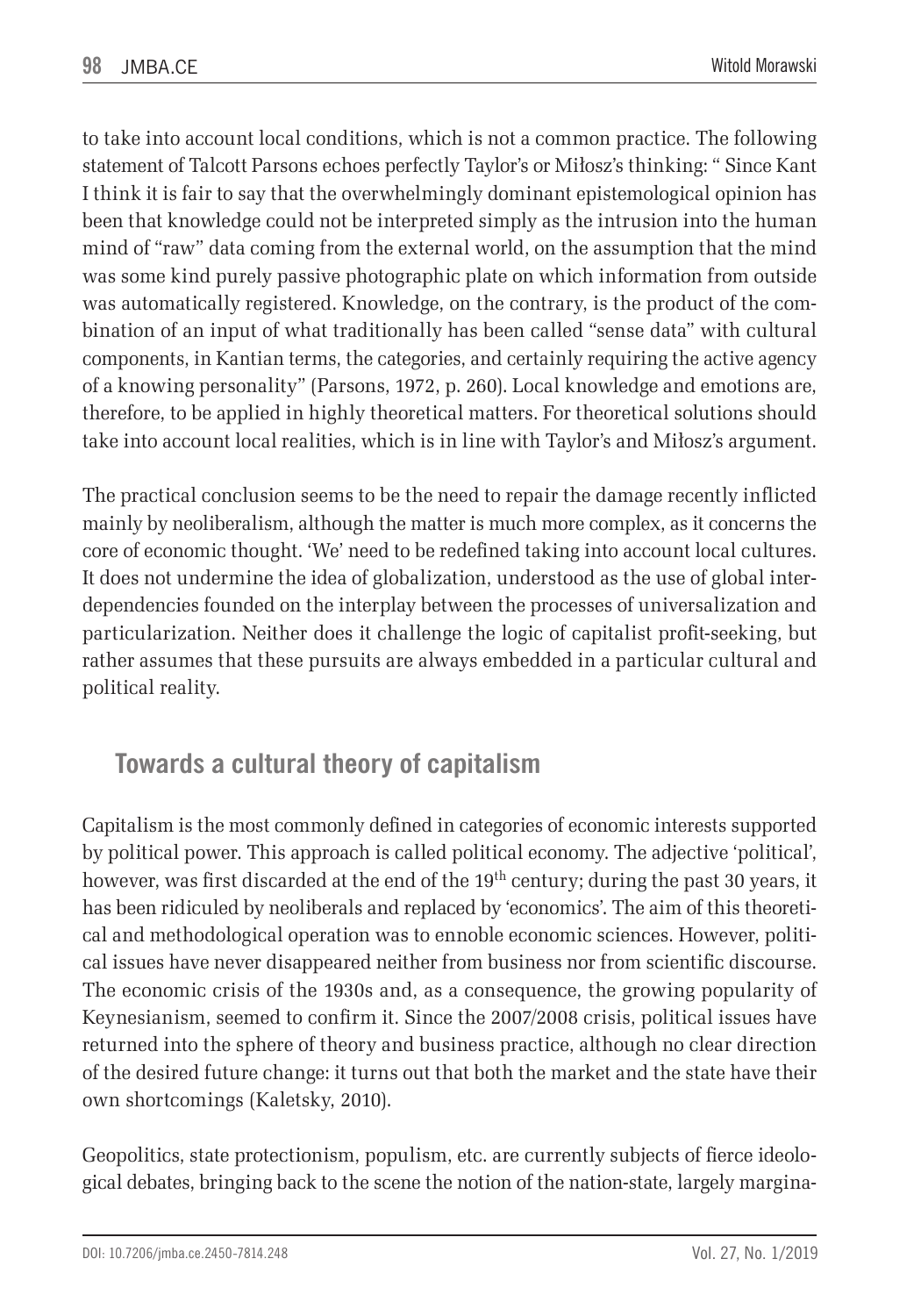lized during the last wave of globalization. The market also does not concede defeat, which means that the two institutions need to rely on each other. I wish to go beyond the traditional state-market dichotomy and include in my analysis a third element, namely society and culture. After all, since 1956, society has been the main driver of change in Poland: the prime example is the role of Solidarity in the systemic change of 1989, even if Solidarity's success was only possible in the situation of a general defeat of communism by the capitalist West.

How can society and culture be included in the analysis of the economy-state-society triangle? Should we begin with economic interests, perceived as objective and real, relying on state aid when the economy/market fails to come up with satisfying solutions? Or perhaps inherently subjective needs, preferences, motives, etc. ought to be taken into account? Should we move even further, into the sphere of culture? First, I shall present two observations made by David Landes in his economic history of the world entitled *The Wealth and Poverty of Nations*: "If we learn anything from the history of economic development, it is that culture makes all the difference. (Here Max Weber was right on.) Witness the enterprise of expatriate minorities – the Chinese in East and Southeast Asia, Indians in East Africa, Lebanese in West Africa, Jews and Calvinists throughout much of Europe, and on and on. Yet culture, in the sense of the inner values and attitudes that guide a population, frightens scholars. It has a sulphuric odour of race and inheritance, an air of immutability" (Landes, 2000, p. 577). Landes refers, albeit indirectly, also to Eastern Europe: "Europe's development gradient ran from west to east and north to south, from educated to illiterate populations, from representative to despotic institutions, from equality to hierarchy, and so on. It was not resources or money that made the difference; nor mistreatment by outsiders. It was what lay inside – culture, values, initiative. These peoples came to have freedom enough. They just didn't know what to do with it" (Landes, 2000, p. 289).

I shall follow this line of argument. Just as Landes, Aaron Wildavsky looks for the sources of preference not so much in interest, as in the sphere of human relations. He argues: "Preferences come from the most ubiquitous human activity: living with other people. Support for and opposition to different ways of life, the shared values legitimating social relations (here called cultures) are the generators of diverse preferences. [...] culture is a more powerful construct than conceptual rivals: heuristics, schemas, ideologies" (Wildavsky, 1987, p. 3). He claims that external interests (incentives) are not decisive, because as they are no more than "our analytic tails. The processes for determining who constructs what interest, with whom, under which circumstances, and how these interests are maintained in society, are essential to our understanding" (Wildavsky, 1998, p. 249). Wildavsky builds a cultural theory of preference formation not only in the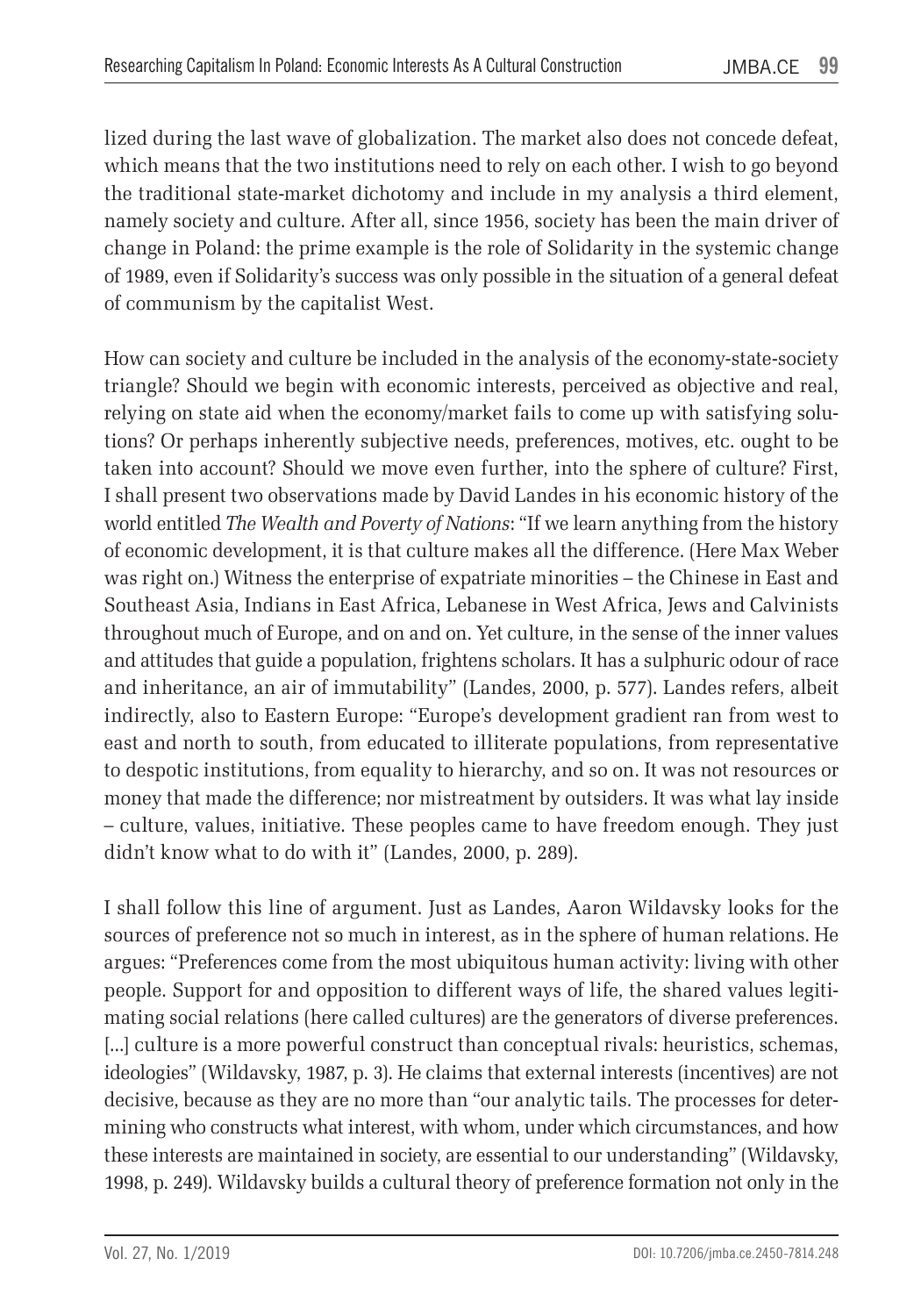socio-political sphere, but also in economic life. This operation is in line with the postulates formulated by poet Czesław Miłosz, philosopher Charles Taylor, and sociologist Talcott Parsons, yet Wildavsky's analysis is firmly embedded in the economic field, clearly very distant from the spheres of interests of the above thinkers. He strives to provide a cultural explanation of decisions regarding the distinction between public and private goods, risk, altruism, externalities (both negative and positive), etc. These phenomena are not defined in the same way in different cultures. He distinguishes four cultures: hierarchical, individualistic, egalitarian and fatalistic, stressing that coalitions of these cultures can be found in all cultures. His theory is based to a large extent on the research of the British anthropologist Mary Douglas.

With this approach, 'shortening the distance' paradigms do not seem sufficient to transform Polish capitalism into a system that would resemble any of the Western variants that developed over the past five or six centuries; one needs to look at values and interests that arise *hic et nunc*. Undeniably, even specific internal conditions are shaped within broader contexts, especially in the era of globalization, but what matters most is what Polish society itself thinks about its interests and values. What should be done, when, how, why and for what purpose, these are the questions I wish to address. To be precise, solutions adopted in Poland do not need to be original, but they must meet one minimum condition: they must be products of creative imitation. According to D.C. North, the culture factors were the main reasons for the rejection of communism in countries of the Soviet block (North, 2014, p. 153–174).

Aaron Wildavsky shows that answers to four questions about life allow us to classify a culture: "The cultural construction of the self proceeds by answering four basic questions – "Who am I"? and "What should I do?" – provide individuals with identity and guides to action. Either they belong to a group with boundaries whose decisions are binding on members, including the individual, or they act by themselves for themselves. Having learned with whom they should associate, people also need to know how to associate with them, the rules or prescriptions that make up the grid of social life" (Wildavsky, 1998, p. 240). In other words, it is about the "internalization of two social dimensions: the legitimacy of external prescriptions (grid) and the strength of affiliation with others (group)" (Wildavsky, 1998, p. 171). Thus, four cultures emerge: as regulatory pressure increases, but within group's low power, we observe a shift from individualism to fatalism; and within the group' high power, we move from egalitarianism to towards hierarchy. The four cultures are:

- (1) fatalism (apathy, authoritarianism),
- (2) individualism (competition, equal opportunities),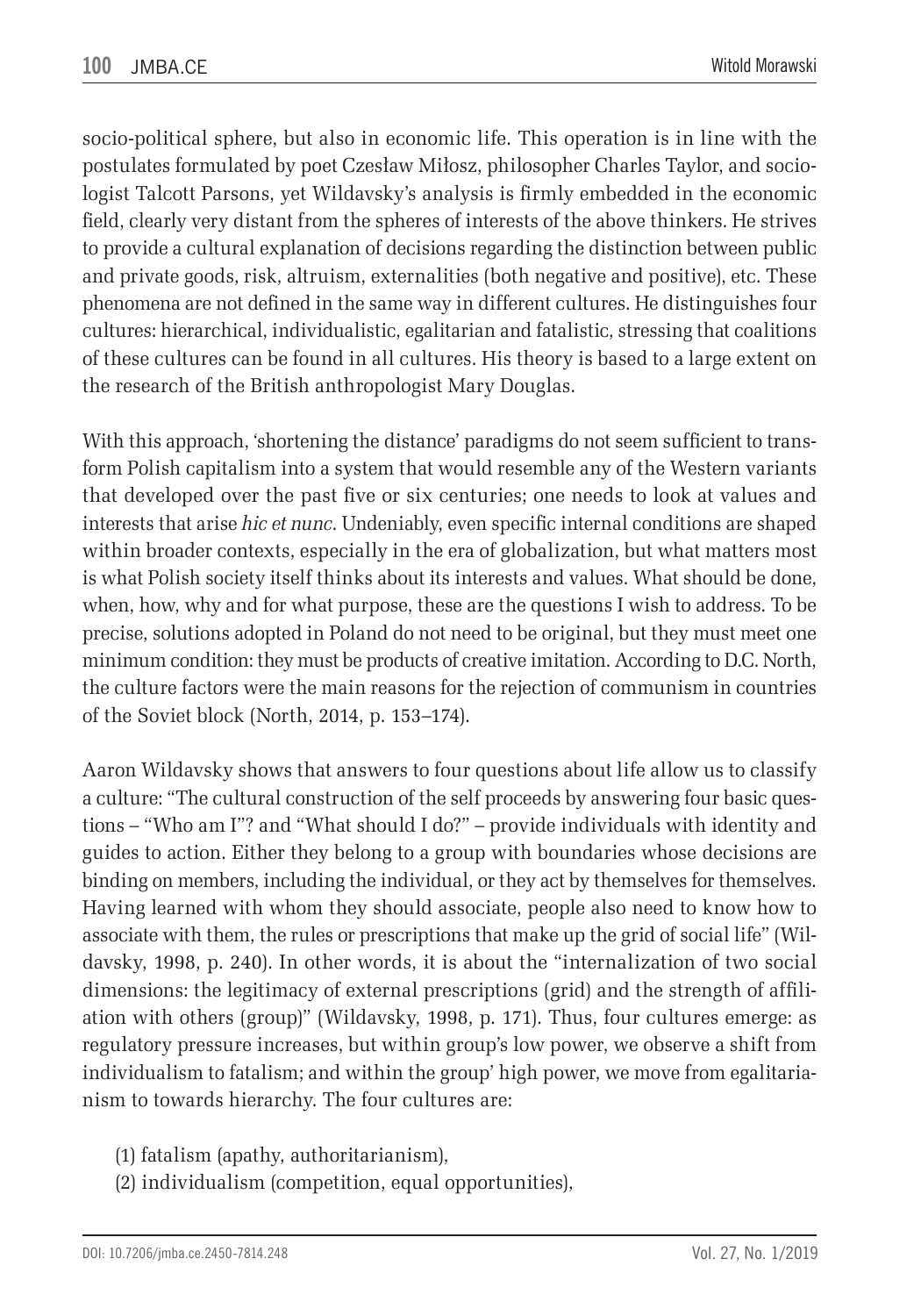- (3) hierarchy (collectivism),
- (4) egalitarianism (equality of living conditions, solidarity).

Representatives of each of these cultures are to be found in every society, but in different proportions, e.g. in American society, the culture of individualism has always been strong, even though, recently, the culture of egalitarianism seems to have prevailed. This was predicted back in the 19th century by Alexis de Tocqueville, who wrote: "The gradual development of the principle of equality is, therefore, a providential fact. It has all the characteristics of such a fact: it is universal, it is lasting, it constantly eludes all human interference, and all events as well as all men contribute to its progress. [...] Can it be believed that the democracy which has overthrown the feudal system and vanquished kings will retreat before tradesmen and capitalists? Will it stop now that it has grown so strong and its adversaries so weak?" (Tocqueville, 1976, p. 25).

Let us consider the application of Wildavsky's concept to public and private goods. According to conventional economic wisdom, education, road infrastructure or protection by the police are public goods that must or should be provided by the state, as the market cannot manage them effectively. The author challenges this assumption, arguing that the distinction between public and private goods is a social construct, and that "public goods do not have characteristics that rule out private allocation. Rather, they are public goods because and only because society chooses to put the goods in the public sector instead of the private sector" (Wildawsky, 1998, p. 31). Here, culture enters the stage: egalitarians, who want to minimize social differences, will favour the provision of these goods by the public sector (the state), also because it eliminates coercion associated with private goods; for private goods, according to egalitarians, are intrinsically linked with a hidden hierarchy, which they are not willing to accept (Wildavsky, 1998, p. 43). In a similar vein he writes about negative and positive externalities. They are the source/product of social conflicts about who should be blamed for the possible damage they cause to the environment, and who is to pay the related costs. Each culture has its own approach to it. In the culture of hierarchy, society is perceived as stratified. Each stratum has its own obligations to fulfil, and therefore, if anything goes wrong, the fault falls on deviants who have failed to follow the rules. Experts are believed to know best what to do. Fatalists, not believing in the power of their own actions, adopt a withdrawal strategy. They do not believe that the world can be changed. In stark opposition to them, individualists, who think of themselves as masters of their own destiny, tend to blame one's own weaknesses. In fact, they disregard externalities, or at most consider them insignificant. Egalitarians, for whom equality of living conditions is a social norm, blame the system for being the source of inequality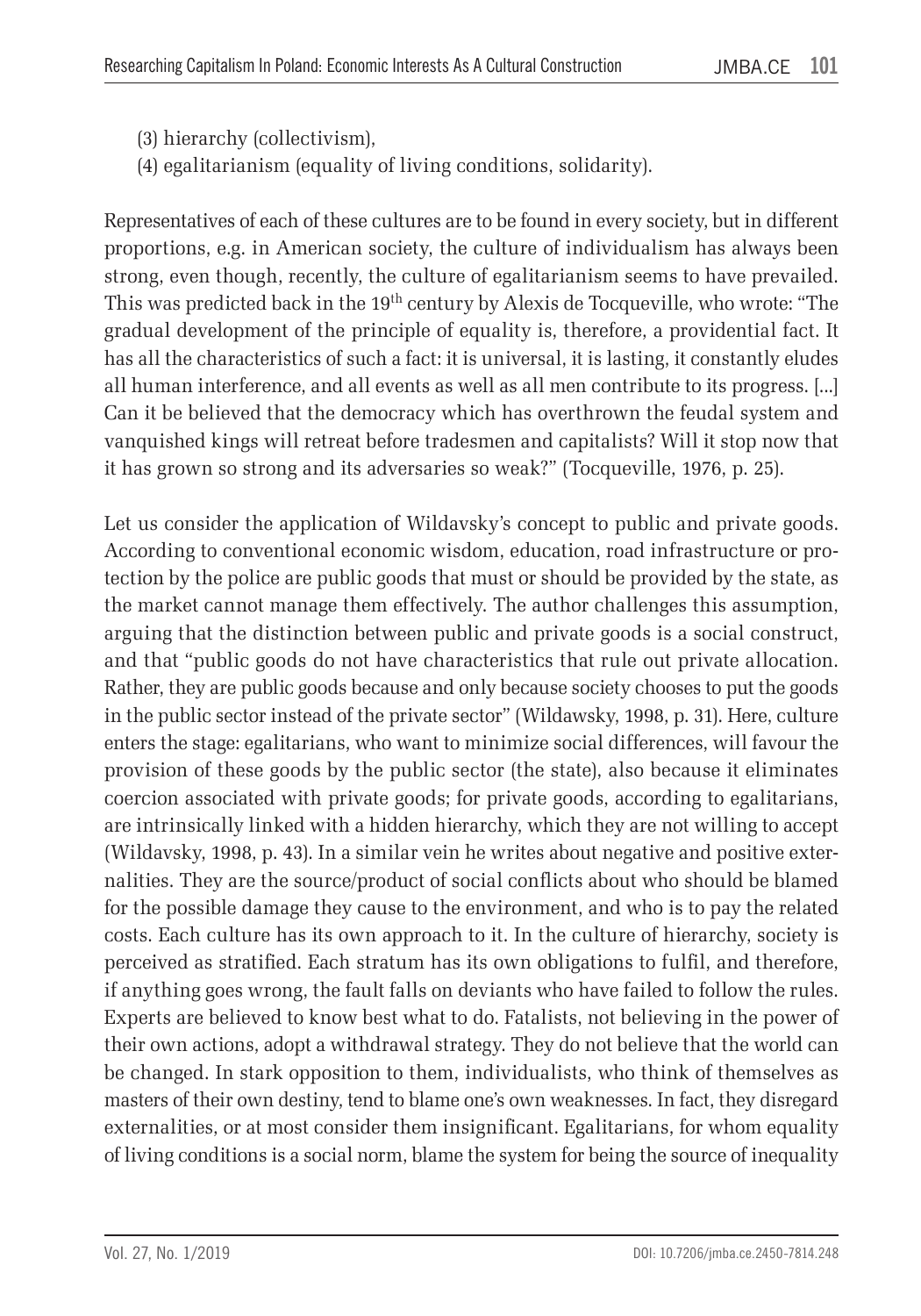and attack the market. They put the accent on negative externalities and remain oblivious to benefits (Wildavsky, 1998, p. 68–69).

# **Different cultures: the US and Poland**

Throughout its history, capitalism has proven its great capacity of innovation. The defeat of communism by capitalism demonstrated that communist institutions were not innovative enough. These institutions operated on the basis of many false assumptions, most notably the belief in creating 'new' humans that would form new types of relationships with others. Communist institutions did not stand the test of time. Wildavsky writes: "Recent events in Eastern Europe [...] cast light on an apparent anomaly that fear of loss inhibits innovation, yet innovation is much greater in capitalist countries, where such loss is possible, than in communist countries, where decision makers stand no risk of losing capital they have not invested. Because they could not fail, I would argue, managers in command economies are doomed not to succeed. They were always better off lobbying than producing. Their gains from innovation were limited by the practices of an exclusive hierarchy in which others got most of the rewards of change. Since they lacked capital assets, they were unable to use resources acquired through innovation to make further investments. This was equivalent to the pre-capitalist situation in which accumulation was rendered difficult because of the necessity of distributing it to numerous relatives and hangers-on [...]. The point is not only that individualists have a higher preference for innovation than hierarchs, but that an individualistic culture within a society that facilitates market transactions fosters a greater desire to innovate than does a hierarchical one embedded in a society that hampers market arrangements, such as a Soviet-style command economy. Without introducing the cultural context through which institutions create and reinforce preferences, innovation and revolt and much more cannot be explained" (Wildavsky 1998, p. 265).

He analyses the situation in the US over a long period of time, starting from the 1860s. As can be seen in an illustration of the Three Active Cultural Types from this period (Wildavsky, 1998, p. 305), the culture of egalitarianism (favouring the equality of living conditions and solidarity) quickly gained support, which now stands at around 50 percent and has overtaken the culture of individualism. Individualistic and competitive culture remains strong in the US, even though it has been somewhat overshadowed by the culture of egalitarianism. As for the hierarchical culture, its position has been gradually weakening: the figure suggests that support for it has dropped from about a quarter of the total population to the share that egalitarians held in the 1860s. Support for different options changes across voter groups and periods of American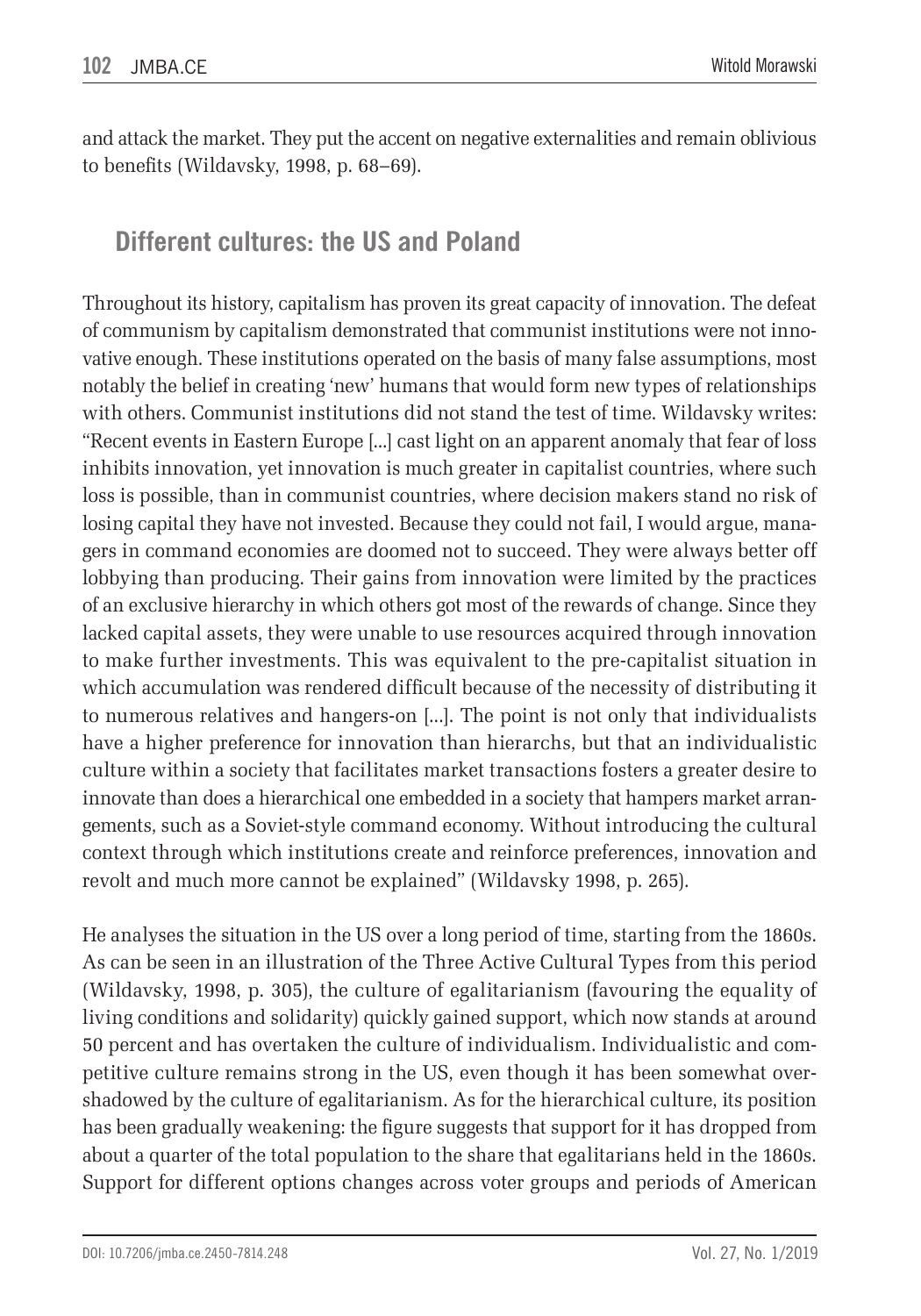history. The author seems concerned not so much about egalitarianism, as mainly about its radical variants, as "the rise of egalitarianism can explain both the apparent cyclical nature of part politics and the rapid shifts that sometimes occur between cycles" (Wildavsky, 1998, p. 313).

In the light of the above, what is the situation in Poland? Although no similar estimates are available, observations seem to confirm the following phenomena:

- $\blacksquare$  First, the egalitarian orientation (favouring the equality of living conditions) continues to strengthen. The support for it seems to be growing at an uneven pace since the abolition of serfdom in the 1860s, the adoption of the democratic constitution in the initial phases of the Second Republic of Poland (with voting rights for all men and women), the agrarian reform and the mass emancipation of workers in the course of industrialization in the wake of WWII, political and economic transformation and the victory of Law and Justice party in 2015. Poles' expectations of improved living conditions are high or very high, which can be explained by the still unfulfilled needs of our relatively poor society constantly confronted with the consumer culture. The key question is: what mechanisms are expected to improve the living conditions of Poles? Numerous empirical studies show that many count on the assistance and intervention of the state (Rae, 2015). They accept the state hierarchy and believe it to be the most adequate for the task. They do not really believe in themselves, even if liberal and individualist attitudes have been (slowly) gaining ground. All in all, the egalitarian culture is stronger than the individualistic, and remains – in all probability – the strongest orientation in Polish society. We may therefore assume, just as de Tocqueville did, that the egalitarian tendency is universal, even if its strength may vary. When it transforms into radical egalitarianism, it can prove a threat to freedom..
- Secondly, the hierarchic culture, or more precisely hierarchical collectivism, remains strong in Poland, which can be explained by the following: (a) above all, 'path dependency' due to the patterns shaped as a result of the manorial system and the deep socio-cultural divisions it maintained for several centuries; (b) the legacy of communism with its central planning and command economy, which further reinforced the mentality and outlook rooted in the manorial system (while opposite processes were also taking place) (c) political transformation which, despite its liberal democratic character, brought new types of hierarchies related to unequal wealth acquisition (and not only), even if the growth of post-secondary education may have, to some extent, flattened these new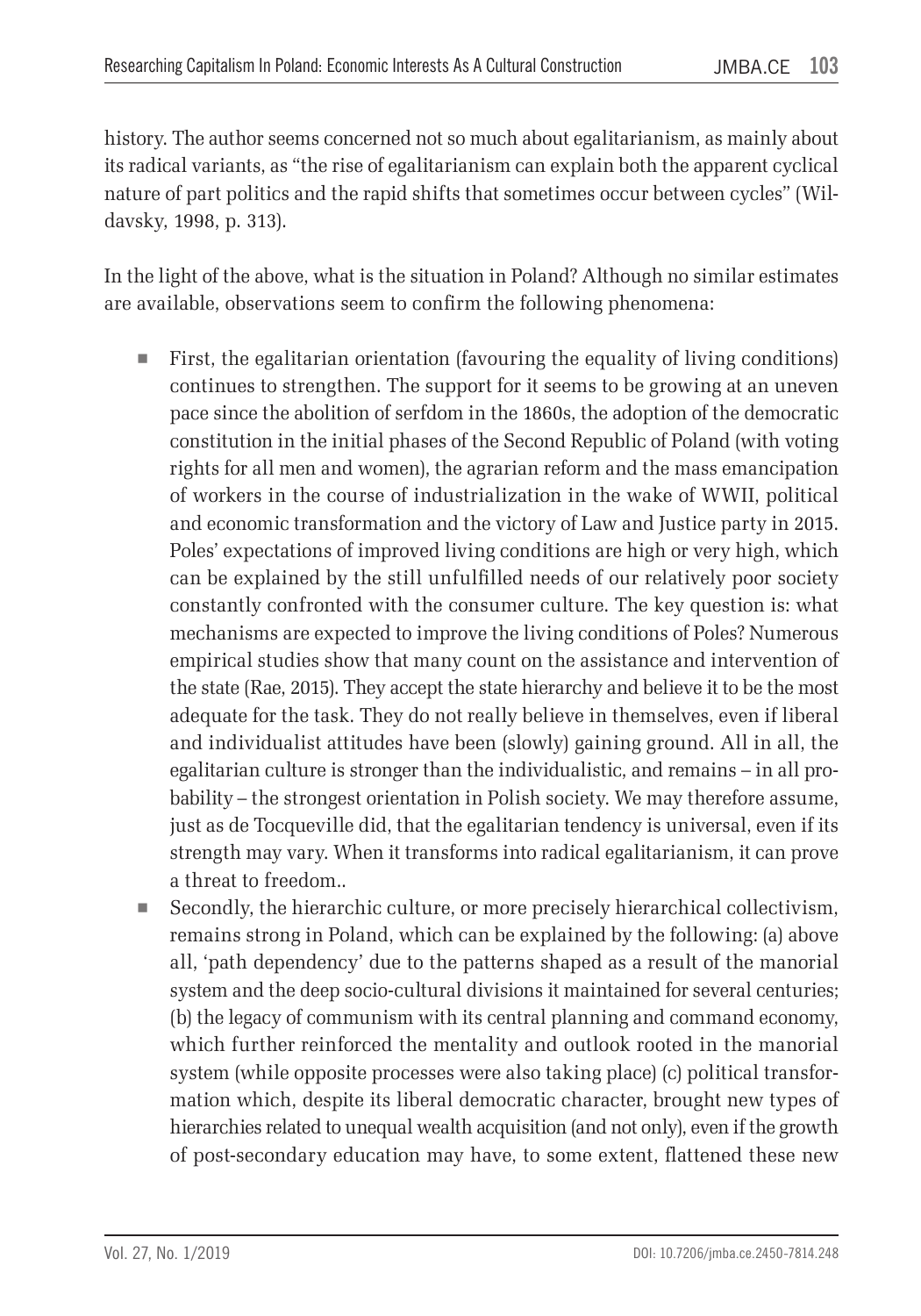divisions, (d) high expectations of welfare state services. Centralistic politics of Law and Justice may further bolster these attitudes.

 The hierarchical past lives on within us. Olga Tokarczuk claims that an average Pole has a 'Gogolian personality', which she describes as "a sort of personality that can function only within a hierarchical structure. It means treating with haughtiness and contempt those lower down the social ladder, and with submissiveness those higher up" (Tokarczuk, 2018, p. 10). The reverse of a system of hierarchy is rebellion against it, or at least a negative attitude, quite typical of the Polish mentality. Indeed, even the Great Solidarity of 1980/1989 is an example of this kind of voluntarism, or even populism, albeit extremely innovative. The Solidarity movement was part of a series of events that proved the possibility of great social mobilization.

 Thirdly, the individualistic orientation is weakest, even if it continues to grow and become increasingly frequent (Zagórski, 2018). What is more, the colossal number of private enterprises established after 1989 (over one million) testify to the level of institutional innovation of Polish society (Cieślik, 2016).

Summing up, if we consider egalitarianism to be the most common orientation in the US and in Poland, despite stark differences between these two societies, we may infer that it is a universal requirement in modern civilization which, in turn, compels us to assume that cultural differences lie in orientations that rank second and further; these could be regarded as particularisms. In the United States, individualism – competitive individualism – ranks second; in Poland, egalitarianism is followed by hierarchy, or hierarchical collectivism. This means that the main cultural difference between the US and Poland lies in the preference for either individualism and hierarchy. In the case of the US, it determines the specificity of the coalition of two equals: individualism (equal opportunities) and egalitarianism (equality of living conditions), with a small share of hierarchy; in Poland, it translates into a specific combination of hierarchy and egalitarianism, which may give rise to either social democracy or social conservatism. The first took place in the period between 1989 and 2015, while the second can be observed since 2015.

#### **Final remarks**

Fascination with capitalism is unwavering regardless of whether things are going well, as they did in the 1990s, or earlier, during the so-called *Trente Glorieuses*, i.e. the thirty years of prosperity following the Second World War, or, conversely, when a crisis struck in 2007–2008. It generally means that capitalism had worked out effective economic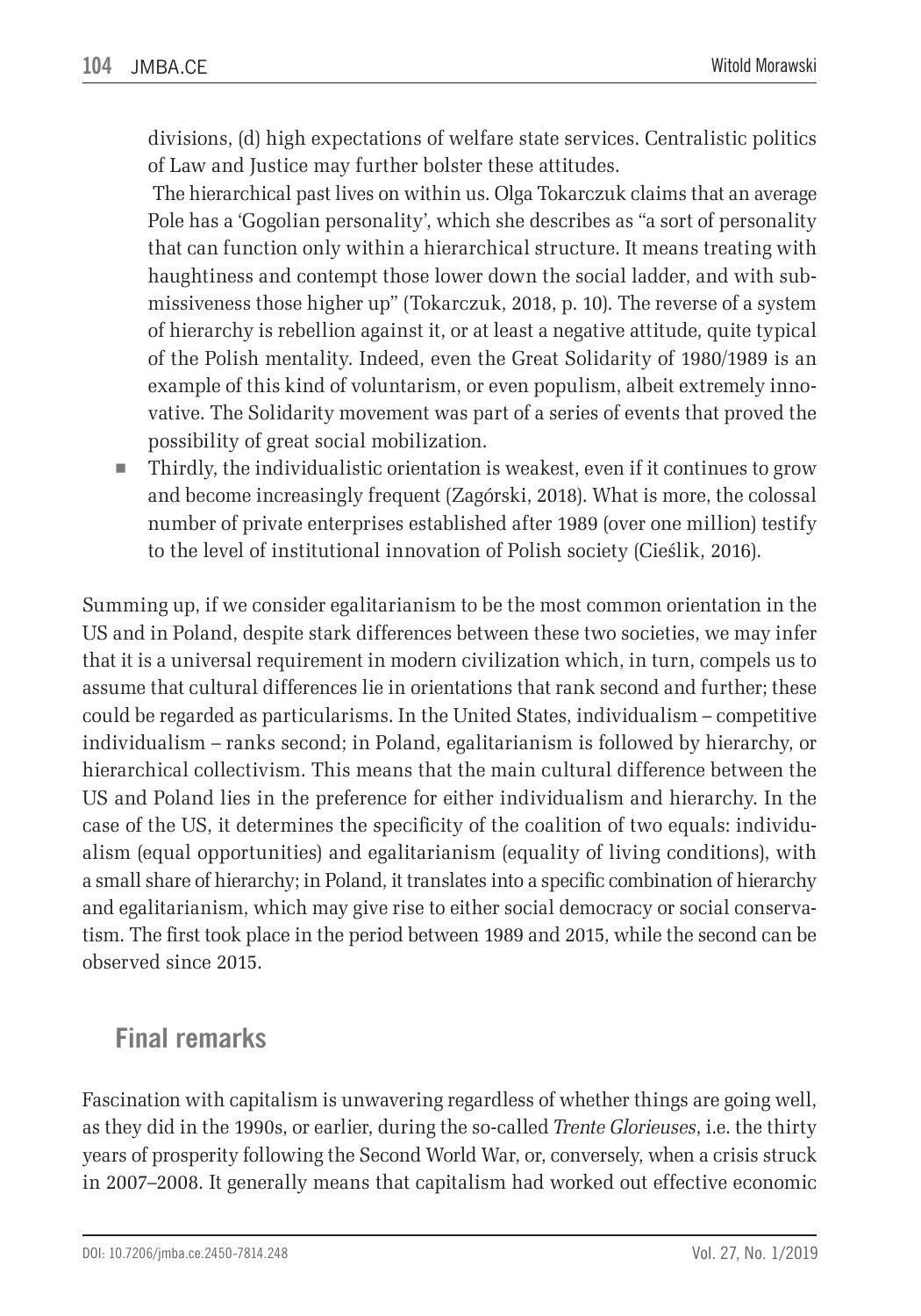engineering methods. Only on rare occasions has the death of the system been announced (Wallersten, 2013); threats to capitalism are more often discussed, but a crisis of the middle class wrecked by the revolution of information technologies is perceived as more ominous than a rebellion of the working class (Collins, 2013). All in all, capitalism benefits from criticism, as it denotes the possibility of improvement and repair. As a result, the system does not have to collapse, because it is political economy rather than a market system and, as such, it enjoys certain political guarantees (e.g. ensured by the state). Consequently, "markets can exist in the future even while specifically capitalist modes of property and finance have declined. [...] Capitalism could swing further and further out of equilibrium. This may represent the irreversible 'bifurcation' of a quasi- -natural system (as Wallerstein has it, following Prigogine)" (Calhoun, 2013, p. 3, 135).

Equally important arguments for capitalism are its socio-cultural roots, which I have tried to bring to light in this article. Donald Trump's victory in the US proves that capitalism has its advocates and defenders even within the old working class, who gives its support to the ultra-rich, while social inequalities keep growing. Such pluto-populism reveals the cultural foundations of capitalism, and above all the belief that American individualism can rise up to the challenges of globalization, and will even contribute to implementing several principles of egalitarianism.

Polish capitalist experience lacks continuity and coherence, first as a result of the country's loss of sovereignty, then due to its limited scope in the period 1945–1989. Freedom was eventually regained, but history did not end there. In 1989–2015, Poland was quite different from the country that has emerged in the process of the 'good change' initiated in 2015. This is why assessments of the political and economic transformation are so divergent. On the positive note, Poland – dubbed at the time 'the green island' – was not hit by the economic crisis of 2007–2008, and slowly reclaimed the position it had in the Jagiellonian era (A golden opportunity: 2014). A pessimistic view was held by Law and Justice party soon after its political victories in 2015–2016, that the country was 'in ruins', and even went as far as suggesting that it did not exist until 1989, disappears in recent years.

Although such diversity of opinions and assessments might be a sign of our times, these incongruous diagnoses jeopardize the chances of an effective therapy. Players in this game resort mainly to emotions, not knowledge or competences. Certain tried and tested practices of individuals/society are wasted or misused; worse still, the willingness to open up and experiment with one's own society, among one's people and with the world, is discounted, even though, as claimed by North, such are the elementary requirements of a non-ergodic world (North, 2014, p. 19–23). If the environment is constantly changing,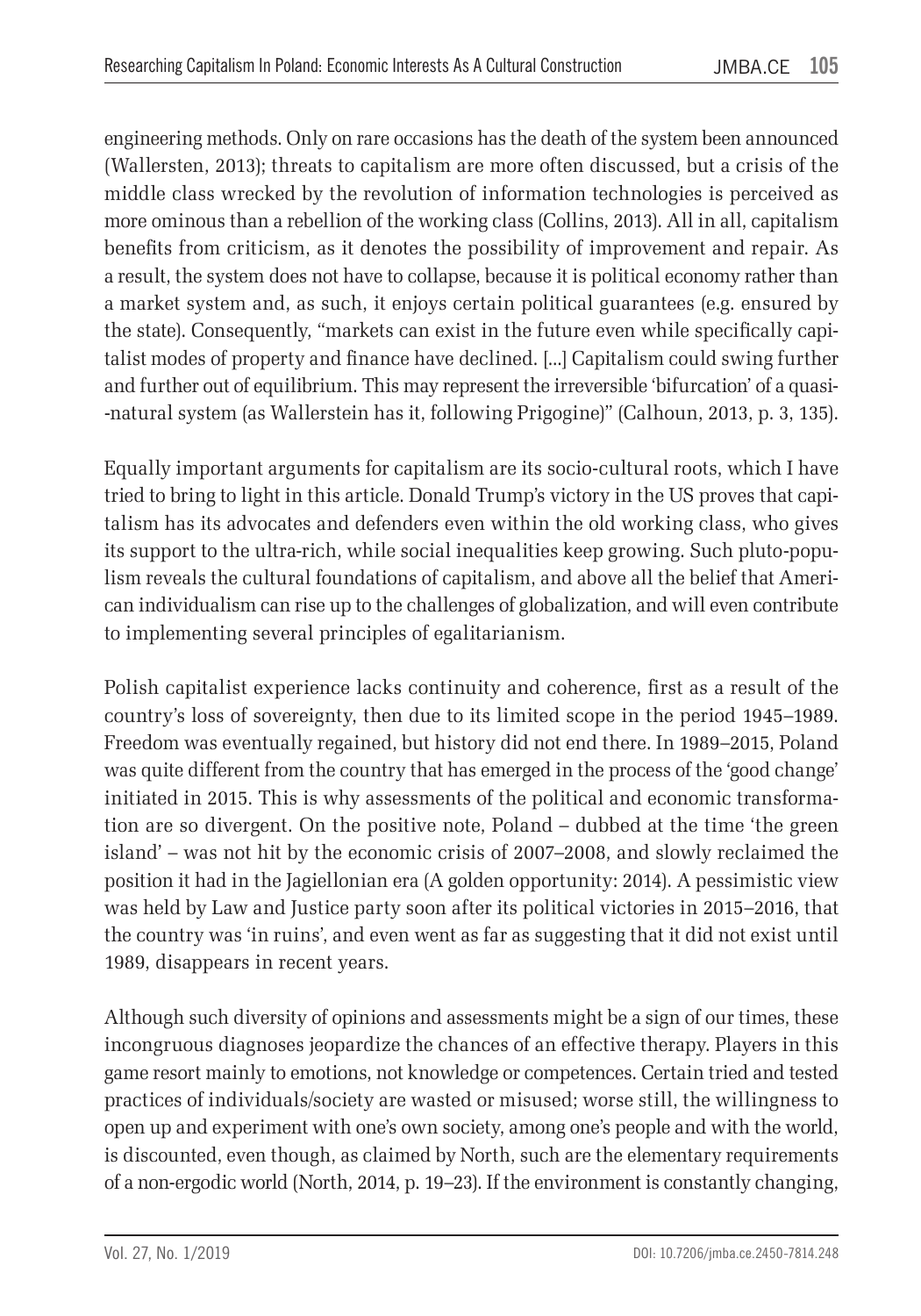the experiences of our ancestors will not suffice. For their value is sentimental – just like historical reconstructions that have recently been fed to Poles in great abundance. Our delayed and semi-peripheral capitalism compels us to experiment even more. Although the above-mentioned contradictory diagnoses are hardly surprising, we must not let them prevail, as they only contribute to the state of anarchy, which we know all too well from our history. If we reject the neo-liberal variant of capitalism and recognize capitalism as a natural state, then we ought to avoid tribal wars, or empty promises, such as those that were eagerly articulated left, right and centre by candidates for the office of the Mayor of Warsaw during the 2018 campaign. Poles must count on themselves: the EU or the US can help us only if we learn to take care of our own future.

#### **References**

- A golden opportunity (2014). The Second Jagiellonian Age. Special Report Poland. *The Economist*, 28 June: 1–10.
- Acemoglu, D. and Robinson, J.A. (2012). *Why Nations Fail. The Origins of Power, Prosperity, and Poverty*. New York: Crown Business.
- Arendt, H. (1951). *The Origins of Totalitarianism*. New York: Harcourt.
- Braudel, F. (2013). *Dynamika kapitalizmu*. Warszawa: Wydawnictwo Aletheia.
- Calhoun, C. (2013). What threatens capitalism now? In: I. Wallerstein et al., *Does Capitalism Have a Future?* Oxford: Oxford University Press.
- Cieślik, J. (2016). Polskie przedsiębiorstwa wobec wyzwań przyszłości. In: W. Morawski (ed.), *Wobec wyzwań jutra*. Warszawa: Wolters Kluwer Polska.
- Collins, R. (1986). *Weberian Sociological Theory*. Cambridge: Cambridge University Press.
- Collins, R. (2013). The end of middle class: no more escapes. In: I. Wallerstein et al., *Does Capitalism Have a Future?* Oxford: Oxford University Press.
- Comte-Sponville (2012). *Czy kapitalizm jest moralny? O niedorzecznościach i tyranii naszych czasów*. Warszawa: Wydawnictwo Czarna Owca.
- Desai, M. (2001). Capitalism. In: J. Krieger (ed.), *The Oxford Companion to politics of the world*. Oxford: Oxford University Press.
- Fukuyama, F. (2001). The limits of liberal democracy In: J. Krieger (ed.), *The Oxford Companion to politics of the world*. Oxford: Oxford University Press.
- Fulcher, J. (2015). *Capitalism. A Very Short Introduction*. Oxford: Oxford University Press.
- Kaletsky, A. (2010). *Capitalism 4.0. The Birth of a New Economy in the Aftermath of Crisis* New York: Public Affairs.
- Kochanowicz, J. (2010). Polska w epoce nowoczesnego wzrostu gospodarczego. In: W. Morawski (ed.), *Modernizacja Polski. Struktury. Agencje*. *Instytucje.* Warszawa: WAiP.
- Kotkin, S. (2018). Realist World. The Players Change, but the Game Remains. *Foreign Affairs*, July, *97*(4).
- Miłosz Czeslaw (2006). Pomiędzy przeszłością a przyszłością. Odczyt z okazji otrzymania nagrody nobla, 8 grudnia 1980. In: *Wielkie mowy historii. Od Kennedy'ego do Ratzingera*. Warszawa: Polityka.
- Miłosz, Cz. (2012). Nowoczesność idylliczna. In: *Charlesa Taylora wizja nowoczesności. Rekonstrukcje i interpretacje*. Lublin: Oficyna Wydawnicza Łośgraf.